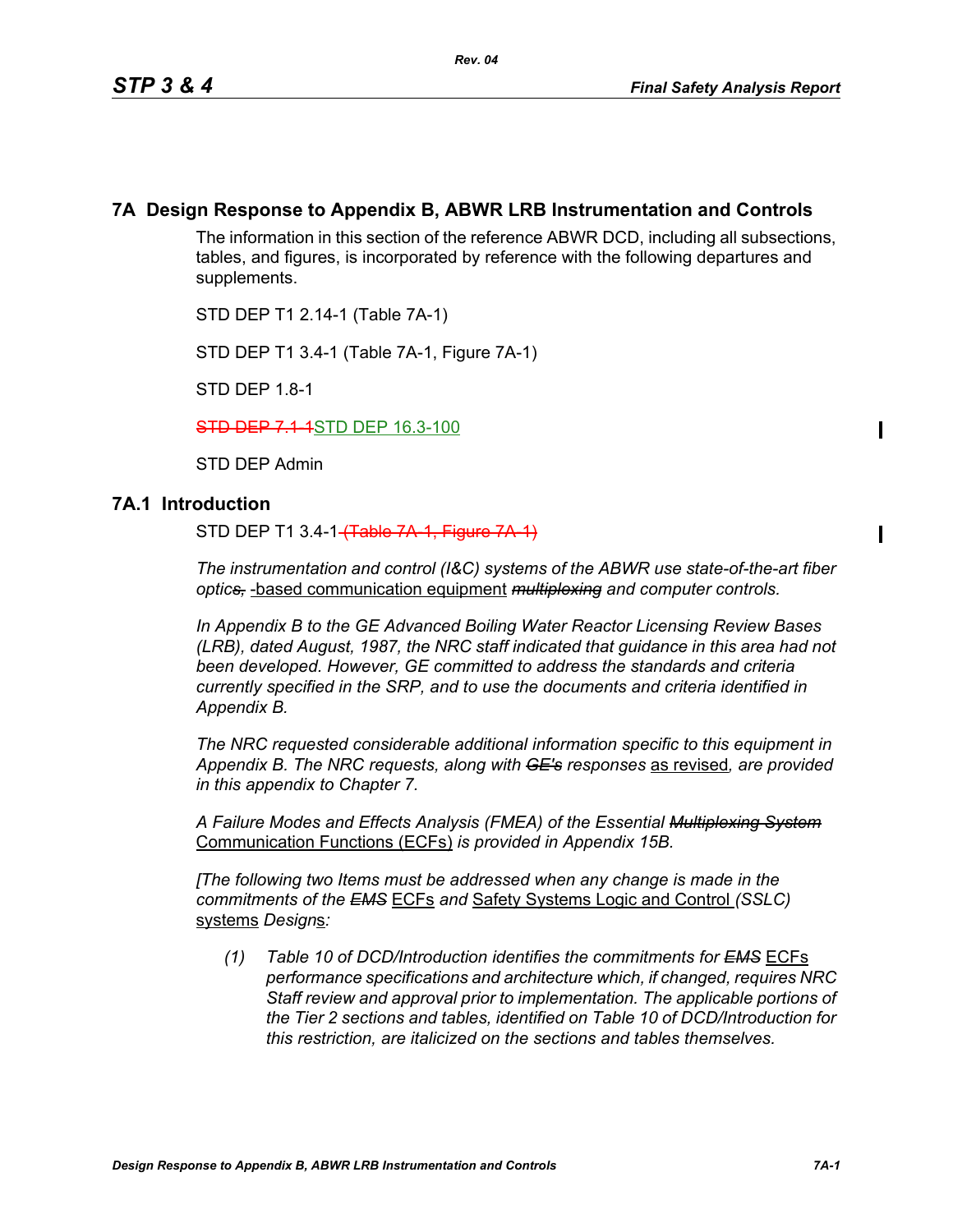*(2) Table 11 of DCD/Introduction identifies the commitments for SSLC* systems *hardware and software qualification which, if changed, requires NRC Staff review and approval prior to implementation. The applicable portions of the Tier 2 sections and tables, identified on Table 11 of DCD/Introduction for this restriction, are italicized on the sections and tables themselves.]* \*

# *7A.2 [Multiplexing Systems*

STD DEP T1 3.4-1 (Table 7A-1, Figure 7A-1)

STD DFP 18-1

STD DEP Admin

*NRC Request (1)—Provide a complete list of components (pumps, valves, etc.) whose actuation, interlock, or status indication is dependent on the proper operation of each Class 1E multiplexer.*

**Revised** *Response (1)—*Class 1E multiplexers are not used in more modern I&C systems. Safety-related data communication is performed as an integral function of the SSLC systems. *The* A typical *list* of components whose actuation, interlock, or status indication depends on the proper operation of SSLC equipment implementing these essential communication functions (ECFs) *is provided as Table 7A.1. It was obtained by extraction from the multiplexer* an early version of the ABWR *I/O database which reflects information* that was *available on the system P&ID and IBD drawings* at the time of design certification*.* The inventory of components satisfying this criteria is subject to change as the detailed design is implemented.

*NRC Request (2***)***—For the components cited above, describe the means of remote or local control (other than by cutting wires or jumpering) that may be employed should the multiplexer fail.*

**Revised** *Response (2)—*Class 1E multiplexers are not used. Safety-related data communication is performed as an integral function of the SSLC systems. *All Class-1E multiplex* SSLC *hardware is designed to meet the single-failure criteria. Systems which employ such hardware have redundant channels* divisions of equipment *such that no single failure of any MUX unit* SSLC component, including those implementing the ECFs, *could jeopardize any safety system action. In addition, local control is provided, via the Remote Shutdown System, to bring the reactor to shutdown conditions in event of multiple safety system failures or evacuation of the control room. The Remote Shutdown System is hard-wired and therefore provides diversity to the MUX* SSLC *interfaces.*

*NRC Request (3)—Describe the multiplexer pre-operational test program.*

**Revised** *Response (3)—*Multiplexers are not used. Safety-related data communication is performed as an integral function of the SSLC systems. Non-safety

*<sup>\*</sup> See Section 3.5 of DCD/Introduction.*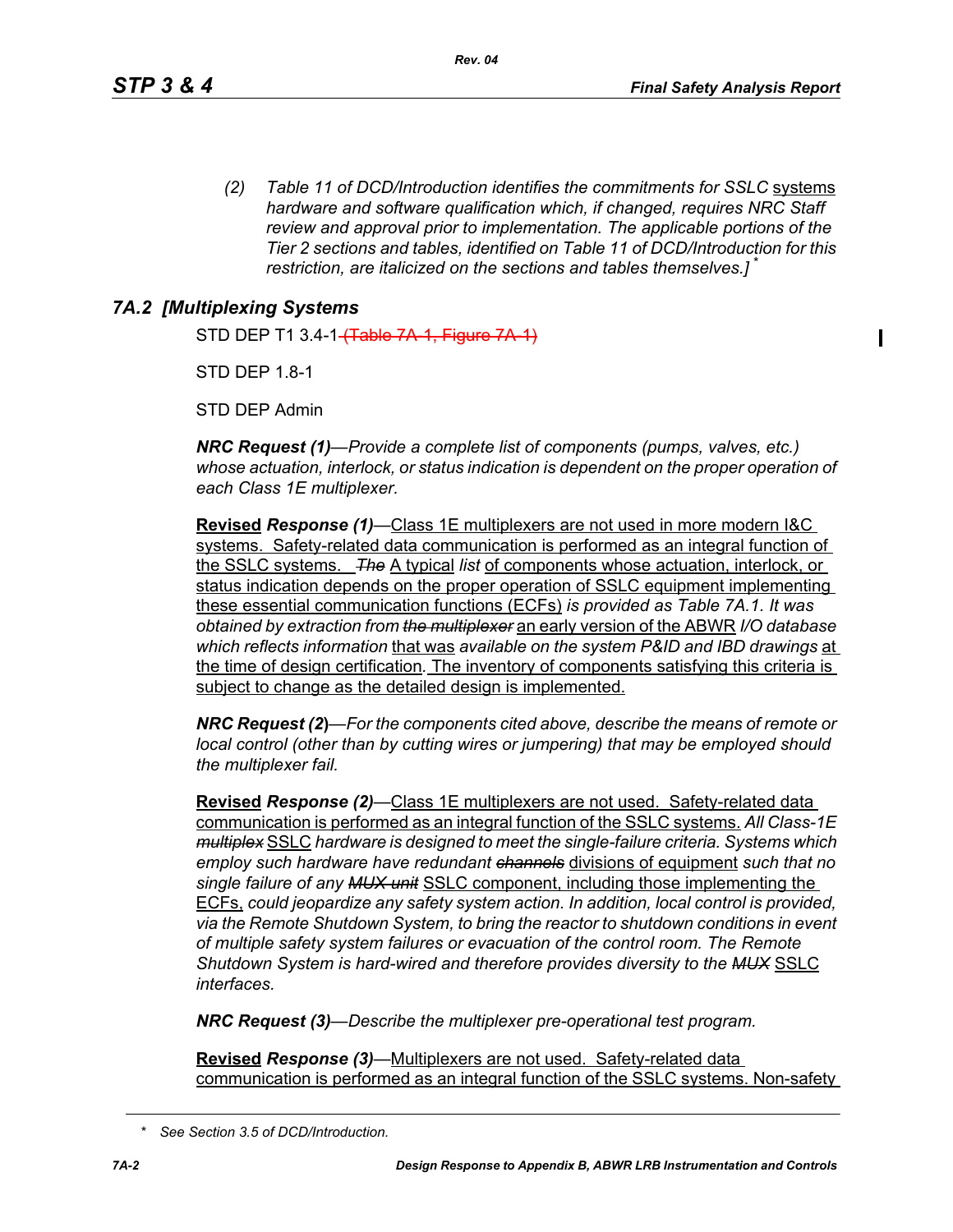data communication is performed by the Plant Data Network (PDN) and dedicated system level communication links. *The pre-operational test program will test the multiplexers* data communication functions (DCFs) *concurrently with instrumentation and control functional loop checks. As each input to a remote multiplexing unit (RMU)* an input/output (I/O) device *is simulated using a suitable input device, the required outputs shall be verified correct. In this manner, all hardware and software are confirmed concurrently.*

*Equipment verifications of the individual multiplexing units* I/O devices *are performed at the factory and typically include detailed component level tests which require special test apparatus and technical expertise. Any malfunctioning not found during factory testing will be detected during pre- operational tests of instrument loops.*

*Testing shall include* Preoperational testing includes *instrument loop checks*, and *calibration verification tests and response time verification tests as described in ANSI/IEEE-338.* Factory testing includes response time verification tests on the digital logic processing equipment. *If possible, the entire instrument loop shall be tested from sensor to output device(s). Otherwise, suitable input devices shall be used to simulate process inputs and the system outputs verified to be acceptable.*

*In addition to the testing described above, tests shall be developed to verify system redundancy and electrical independence* (ITAAC Table 3.4-1 Item 3)*.*

*NRC Request (4)—Describe the test and/or hardware features employed to demonstrate fault tolerance to electromagnetic interference.*

**Revised** *Response (4)—One major deterrence to electromagnetic interference (EMI) in the multiplexing system* ECFs *is the use of fiber optic data links as the transmission medium. Optical fiber, being a non- electrical medium, has the inherent properties of immunity to electrical noise (EMI,* radio frequency interference *(RFI), and lightning), point-to-point electrical isolation, and the absence of conventional transmission line effects. Fiber optic multiplexing* media *is also unaffected by the radiated noise from high voltage conductors, by high frequency motor control drives, and by transient switching pulses from electromagnetic contactors or other switching devices.* 

*However, the electrical-to-optical interface at the transmitting and receiving ends must still be addressed to ensure complete immunity to EMI. The control equipment containing the electrical circuitry use standard techniques for shielding, grounding, and filtering and are mounted in grounded equipment panels provided with separate instrument ground buses. Panel location, particularly in local areas, is carefully chosen to minimize noise effects from adjacent sources. The use of fiber optic cables ensures that current-carrying ground loops will not exist between the control room and local areas.* 

*The use of redundancy provides the other major deterrence to EMI effects. The safetyrelated multiplexing system uses redundant optical channels within each separated electrical division. The systems* divisions *are independent and will run asynchronously with respect to each other with no* limited *communication between divisions. However, data communication and transfer is synchronized within each division itself. This*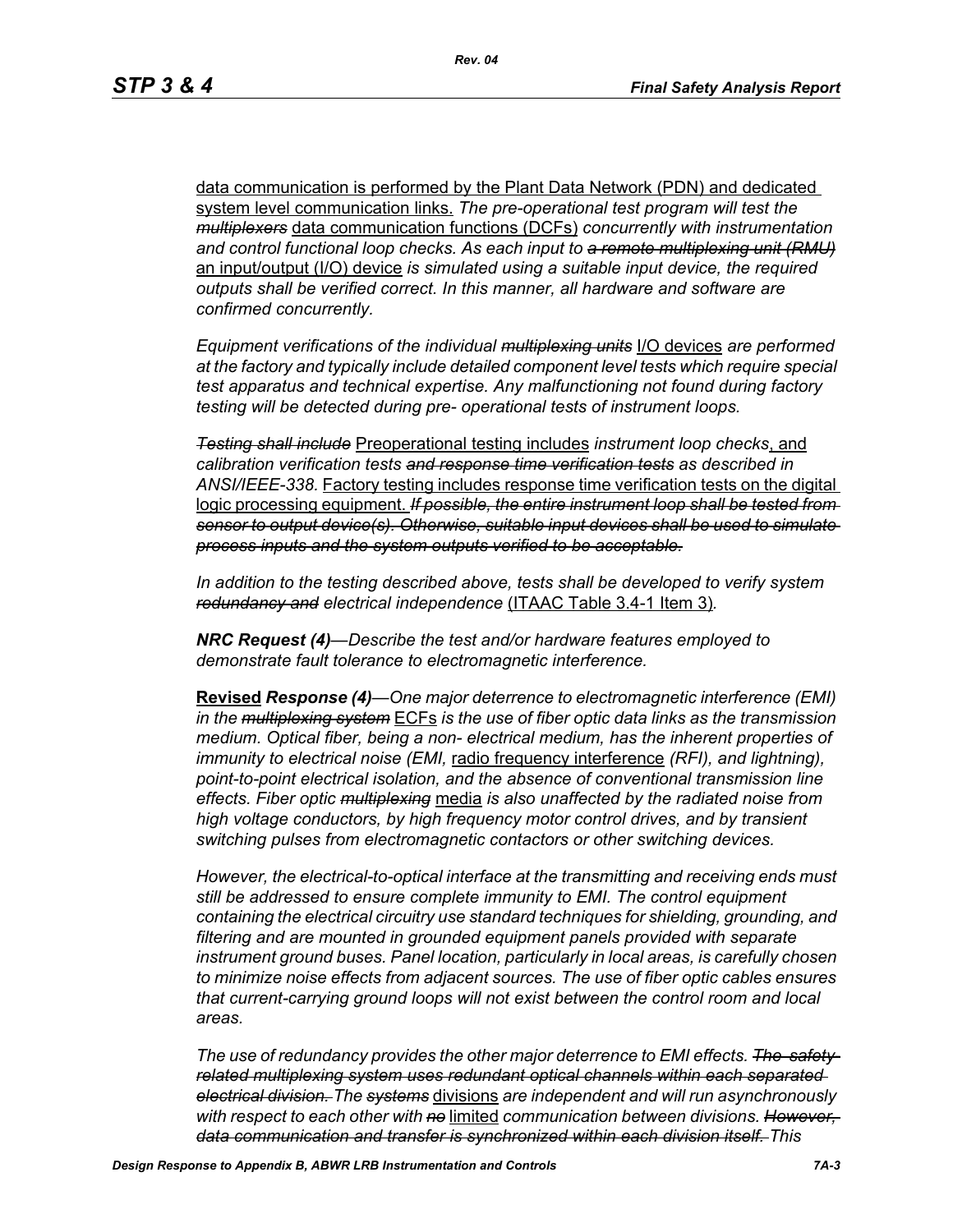*arrangement provides fault tolerance to EMI or other noise occurring in isolated locations.* 

*During normal operation, multiplexing system* data communication *performance will be monitored by online* diagnostic *tests such as parity checks, data checks (boundary and range), and transmission timing. If response time requirements permit, error correcting algorithms may be applied to mask noise effects. Periodic surveillance using offline tests such as bit error rate will be used to verify overall system integrity.*checksum verification or the reception of a keep-alive signal.

*As part of the pre-operational* equipment qualification *test program [see Request (3)], the systems* equipment qualification type test specimen *will be subjected to EMI testing. EMI and RFI test measurements will be developed using the guidelines described in ANSI/IEEE-C63.12, "American National Standard for Electromagnetic Compatibility Limits—Recommended Practice." For testing susceptibility to noise generation from portable radio transceivers, tests will be developed from ANSI/IEEE-C37.90.2, "IEEE Trial-Use Standard, Withstand Capability of Relay Systems to Radiated Electromagnetic Interference from Transceivers." Section 5.5.3 of this standard describes tests for digital equipment using clocked logic circuits.*

*With the system connected, each* The type test specimen *multiplexing unit (one at a time) will be required to demonstrate immunity to the defined conducted and radiated tests. Units shall also comply with standard surge withstand capability tests, as follows:*

- *(a) ANSI/IEEE-C62.41—"Guide for Surge Voltages in Low-Voltage AC Power Circuits."*
- *(b) ANSI/IEEE-C62.45—"Guide on Surge Testing for Equipment Connected to Low- Voltage AC Power Circuits."*

*The interconnecting fiber optic links of the multiplexing system and SSLC* systems *are not subject to EMI effects.*

*For design guidance and additional test development guidance, the following military standards shall be used:*

- *(a) MIL-STD-461C* E*—"Electromagnetic Emission and Susceptibility Requirements for the Control of Electromagnetic Interference."*
- *(b) MIL-STD-462—"Measurement of Electromagnetic Interference Characteristics."* Not Used

*Due to the comprehensive nature of these documents, their applicability to ground, airborne, and shipboard equipment, and the differences in requirements for the Army, Navy and Air Force, the use of these standards shall be limited to the susceptibility requirements and limits for class A3 equipment and subsystems (ground, fixed). Within these limits, the guidelines for Army procurements only shall be used. Tests for transmitting and receiving equipment, power generators, and special purpose military devices are not applicable.*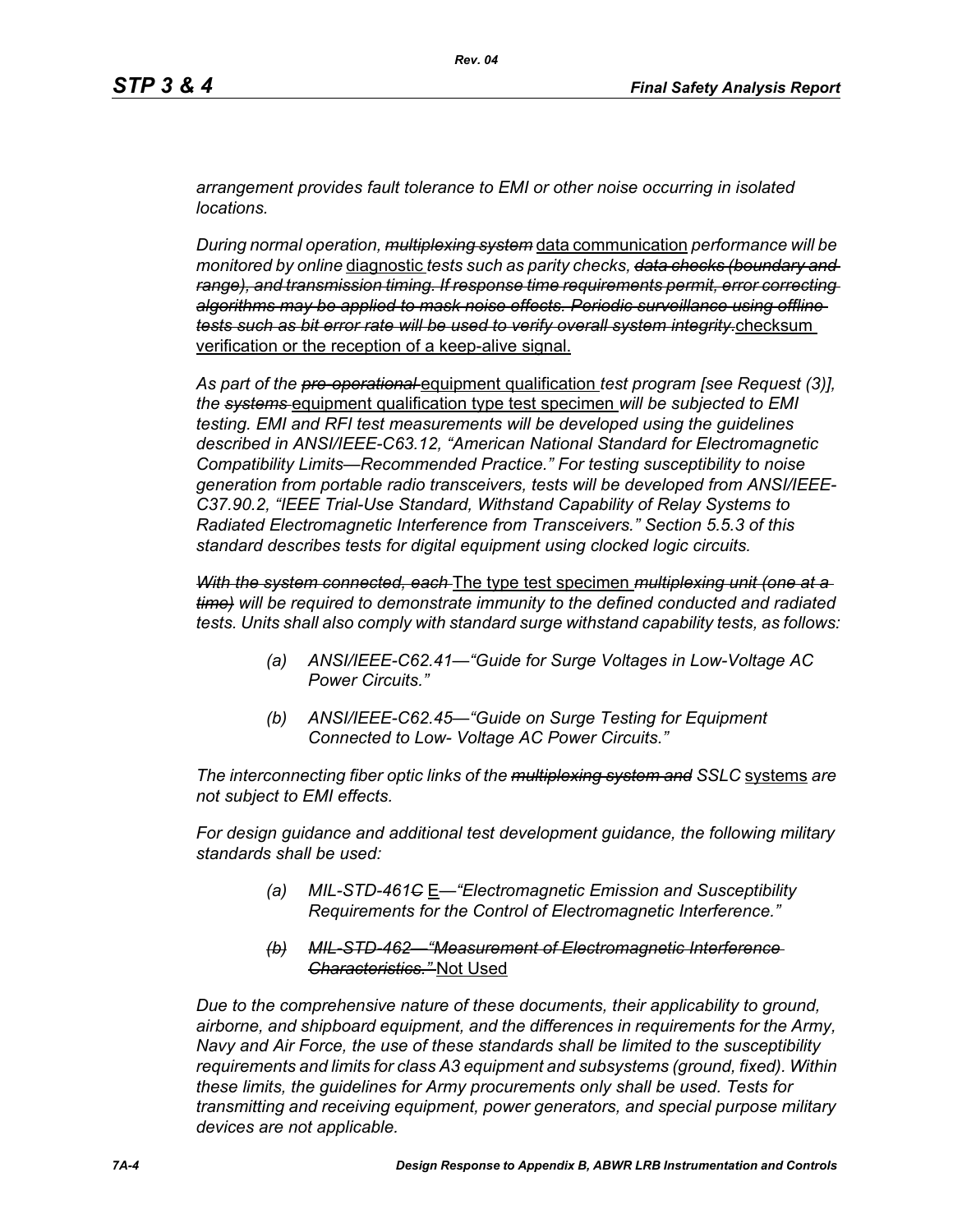*[To facilitate achieving* **electromagnetic compatibility (***EMC***)** *compliance, system and equipment grounding and shielding practices will follow the guidance of the standards listed below:*

- *(a) EEE Std. 518, "Guide for the Installation of Electrical Equipment to Minimize Electrical Noise Inputs to Controllers from External Sources."*
- *(b) EEE Std. 1050, "Guide for Instrumentation and Control Equipment Grounding in Generating Stations."] \**

*NRC Request (5)*—*Describe the interconnection, if any, of any Class 1E multiplexer to non-Class 1E devices such as the plant computer.* 

**Revised** *Response* **(5)***—*Class 1E multiplexers are not used. Safety-related data communication is performed as an integral function of the SSLC systems. *The interconnection of Class 1E multiplexers communication devices to non-Class 1E devices is done using fiber optic cable. The fiber optic cable will provide the necessary isolation.* 

*The plant process computer is* Non-Class 1E devices are *connected to a buffer module (memory storage module). Information is stored in this module by the 1E MUX units* communication interface equipment *for access by the process computer* non-Class 1E devices*, thus preventing any interruption by the Non 1E process computer* devices *on the 1E* communication functions.

*NRC Request (6)—Describe the online test and/or diagnostic features that may be employed, including any operator alarms/indicators and their locations.* 

**Revised** *Response (6)—The EMS self-test system relies on the Safety System Logic and Control (SSLC) test control unit, though it has also its own local self-test system. Local self-test in each EMS unit continues to provide diagnostic readout even if the test control unit fails.* (An EMS is not used.)

*A c*C*ontinuously operating self-test system*diagnostics *checks all data transmission*s *and provides operators with fault information and fault location through dedicated alarms and computer output. The self-test system* diagnostics *operation or its failure cannot harm the operation of the safety systems.*

*Figure 7A-1 shows the general concept of the EMS interface with the test control unit. The online test and diagnostic features including operator alarms and location are detailed as follows:*

- *Self-test* diagnostics and periodic testing *locates a fault down to the processing module level and provides positive local identification of the failed device.*
- *A periodic, automatic test feature verifies proper operation of the EMS* ECFs*.*

*<sup>\*</sup> See Section 7A.1(2) and 7A.1(1).*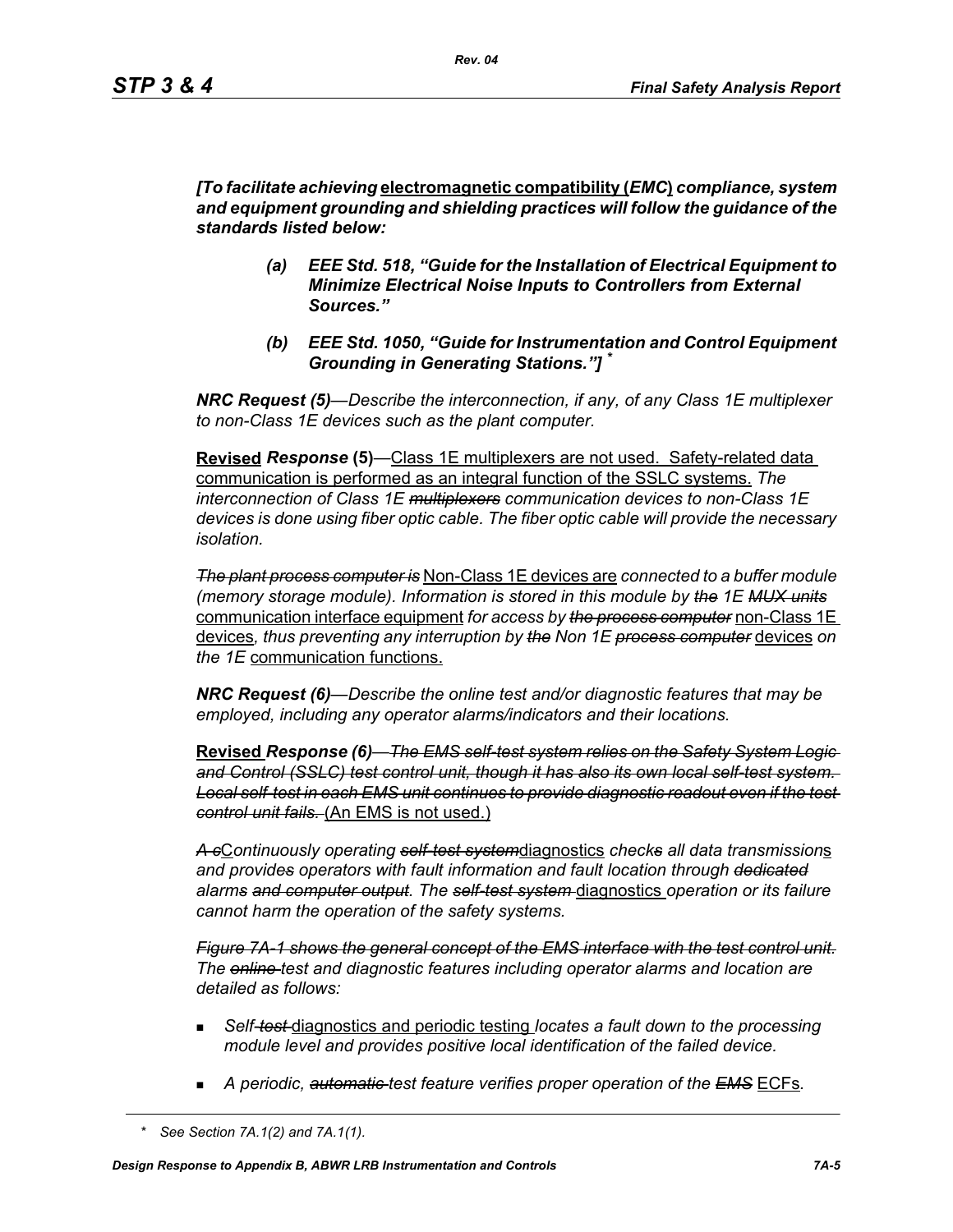*Rev. 04*

- *Detection of fatal (affects signal transmission) and non-fatal (does not affect signal transmission) errors is annunciated and relayed to the computer. Operators are informed on the type of malfunction and its location.*
- *Local self-test* Self- *is* diagnostics are *continuous. System end-to-end test is initiated* as an off-line test *in one division at a time by communication between test units in each division.*
- *The logic returns to its original state after the test sequence is completed. Indications of test status (normal or in-test) and results (pass, fail) is provided.*
- **The test diagnostic function does not degrade system reliability.** The test circuitry*is physically and electrically separated and isolated from the functional circuitry insofar as possible. Testing* The diagnostic function *will not cause actuation of the driven equipment.*
- *Automatic initiation signals from plant sensors override an automatic test sequence and perform the required safety function.*
- *Failure of the test control unit does not affect the safety system functional logic.*

*NRC Request (7)—Describe the multiplexer power sources.*

**Revised** *Response (7)—*Multiplexers are not used. Safety related data communication is performed as an integral function of the SSLC systems. *The multiplexer system* equipment implementing the ECFs *receives its power from the four-divisional battery*-backed *125 VDC* 120 VAC *buses (*uninterruptible*)* for RTIS and 125 VDC buses for ELCS*. These are discussed in Subsection* 8.1.2.2*8.3.2 and illustrated in Figure 8.3-4.*

*NRC Request (8)—Describe the dynamic response of the multiplexers to momentary interruptions of AC power.*

**Revised** *Response (8)—*Multiplexers are not used. Safety-related data communication is performed as an integral function of the SSLC systems. *Each of the four divisions of the multiplexer system SSLC systems is fed by the corresponding division of the 125 VDC battery. Therefore, the ECFs will not be affected by momentary interruption to the AC power. Extended losses of power in any division would not affect operations of safety functions because of multiplicity of divisional power (Figure 8.3-3).*

*If EMS* there is a loss of *power is interrupted and subsequently restored, then the EMS unit reinitializes automatically and the system reconfigures to accept the signal transmission* to the ELCS system, it will assume a predefined safe state*.* If there is a loss of power to the RTIS, it is designed to fail in a trip initiating state.

*NRC Request (9)—Describe the applicability of the plant Technical Specifications to multiplexer operability.*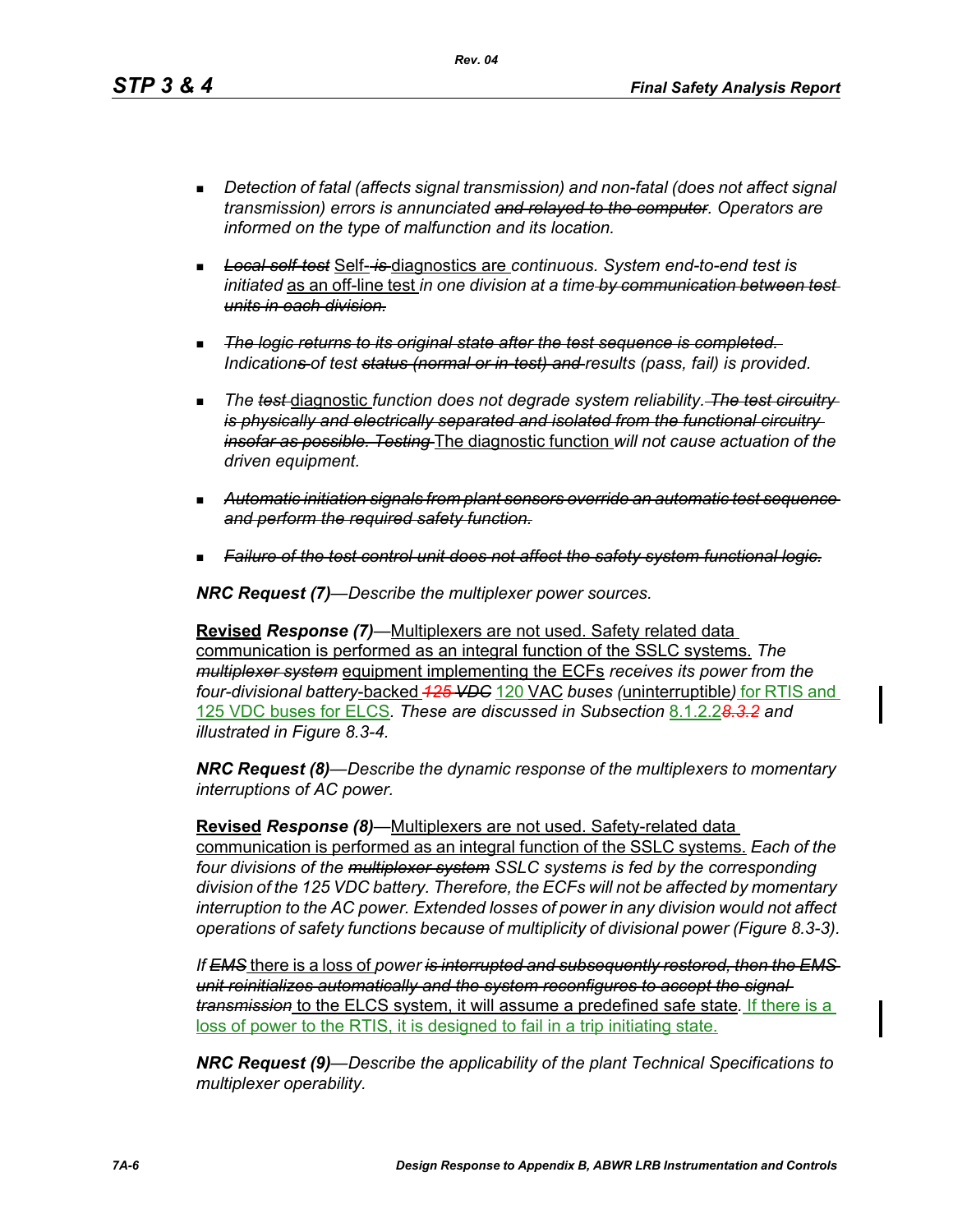**Revised** *Response (9)—*Multiplexers are not used. Safety-related data communication is performed as an integral function of the SSLC systems. *The applicability of the plant Technical Specifications to the four-division multiplexer* SSLC systems *operability will be a section in the specifications that will include limiting condition for operation, and surveillance requirements.*

*The limiting condition is expected to be similar to that for a loss of a divisional electrical power supply.*

*NRC Request (10)—Describe the hardware architecture of all multiplexer units.* 

**Revised** *Response (10)—*Multiplexers are not used. Safety-related data communication is performed as an integral function of the SSLC systems. *The multiplexer units are of two types:*

- *(1) Remote Multiplexing Units (RMU)*
- *(2) Control Room Multiplexing Units (CMU)*

*System Configuration*

For the RTIS, input and output signals are directly connected to the RTIS equipment for each protective division.

*In each* ELCS *protection division, RMUs* remote DLCs (RDLCs) *are located in local plant areas to acquire sensor data and transmit it to the control room for processing. The RMUs RDLCs also receive processed signals from the control room for command of safety system actuators. CMUs are located in the control room to transmit and receive data for the logic processing units of the safety protection system (RPS and ESF). Response time constraints may dictate RPS outputs be hardwired (not multiplexed) to the load drivers.*

*All* RDLC *interconnections are fiber optic data links. Within each division, the system uses redundant links (either in a hot standby configuration or a bi-directional, reconfigurable arrangement) for greater reliability.*

*The safety-related multiplexing systems* equipment implementing the ECFs *in each division are separated and independent.*

### ELCS *Hardware Configuration*

- *(1) RMU* RDLC
	- *(a) Microprocessor-based, bus-oriented architecture with control program in ROM (i.e., firmware)*programmable controller with control program stored in non-volatile memory*.*
	- *(b) Modular design: Plug-in modules or circuit boards with distinct functions on separate modules (CPU, memory, I/O). Redundant low voltage power supplies are used for greater reliability.*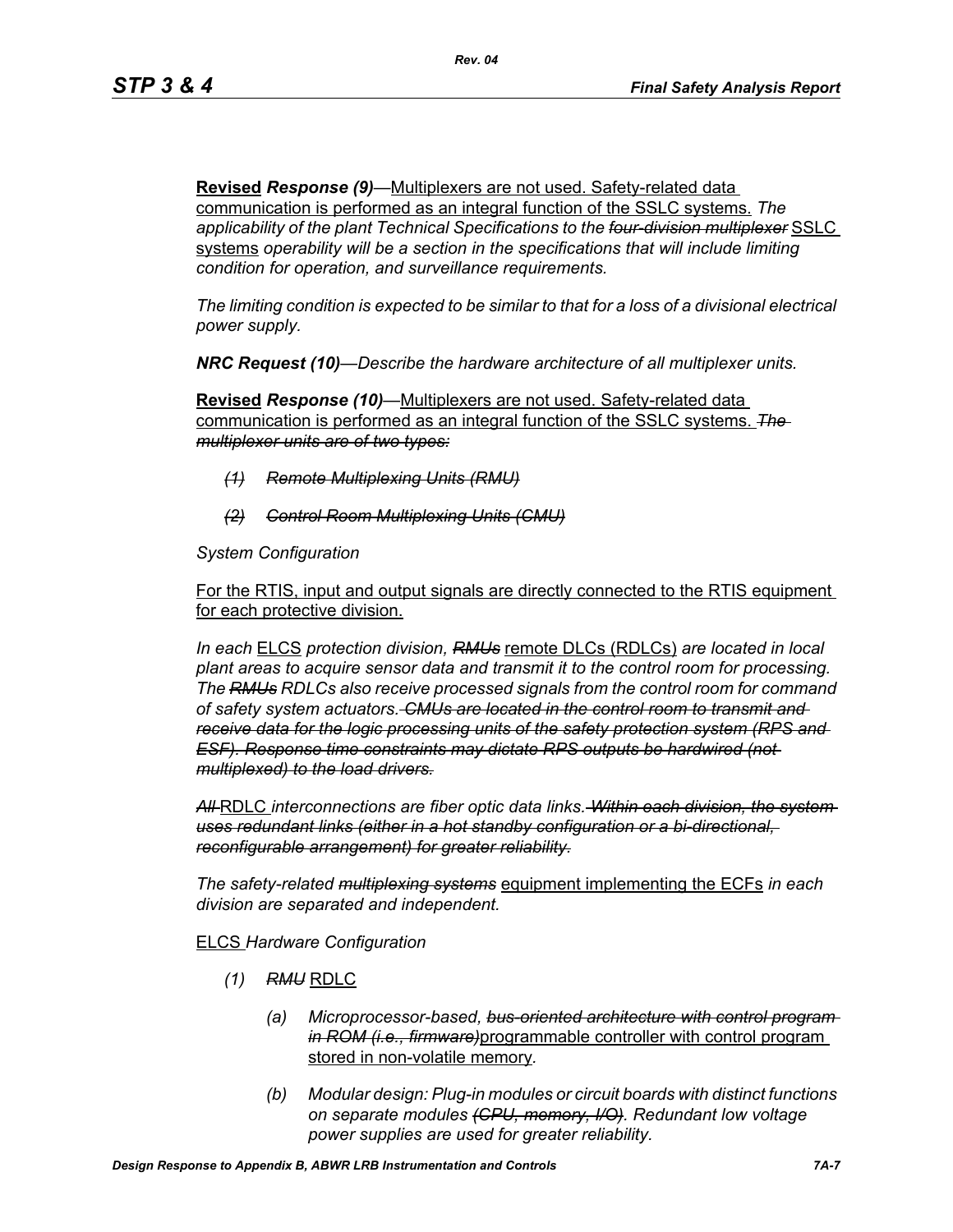- *(c) Input modules acquire safety-related analog and digital data from process transmitters and equipment status contact closures, respectively. Analog input modules perform signal conditioning and A/D conversion. Digital input modules perform signal conditioning (filtering, voltage level conversion).*
- *(d) Output modules transmit processed control signals to equipment actuator circuits (output signals may be contact closures or voltage levels to drive relays or solid-state load drivers).*
- *(e) Communications interface modules format and transmit input signals as serial multiplexed words via fiber optic data links from local areas to the control room multiplexing units. These modules also receive processed signals from the control room and demultiplex and prepare output signals for interfacing to actuators.* Section 7.9S explains the methods used to communicate data between all DLCs.
- *(f) CPU and memory* Controller *modules coordinate I/O and communication functions and perform peripheral tasks such as self-test and calibration.*
- *(g) Front panel interface (isolated from safety-critical signal path) permits* A maintenance and test panel (MTP) is provided for each ELCS protective division. The MTP provides the interfaces for *technician access to calibration and diagnostic functions.*
- *(2) CMU*
	- *(a) Same as RMU.*
	- *(b) Same as RMU.*
	- *(c) Input modules: None.*
	- *(d) Output modules: None.*
	- *(e) Communications interface modules acquire serial data from control room logic processing units. The data is formatted and inserted via a fiber optic interface into the multiplexed data stream out to the RMUs. The modules also receive multiplexed serial data from the RMUs, demultiplex the data, and transmit it to the control room logic processing units via an optical serial link.*
	- *(f) Same as RMU.*
	- *(g) Same as RMU.*

*[The development of the essential multiplexing* **SSLC systems shall assure that the ECFs are implemented** *as a* **using a** *deterministic, dual redundant, fiber optic*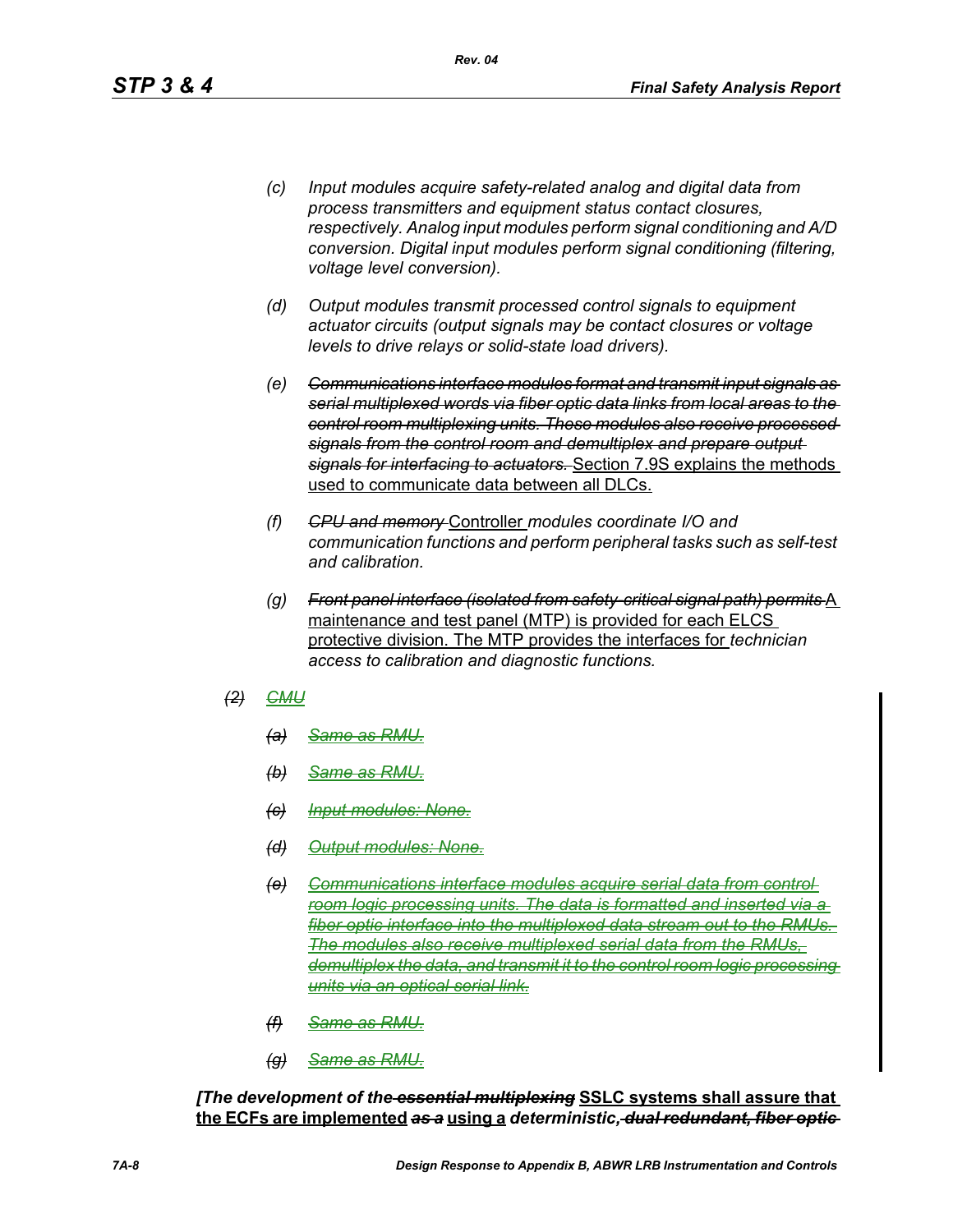#### *ring structure* **design.** *shall follow the Fiber Distributed Data Interface (FDDI) protocol as described in the following American National Standards Institute (ANSI) reference documents:*

- *(a) ANSI X3.166, "Fiber Distribution Data Interface (FDDI) Physical Layer Medium Dependent (PMD)."*
- *(b) ANSI X3.148,"Fiber Distributed Data Interface (FDDI) Token Ring Physical Layer Protocol (PHY)."*
- *(c) ANSI X3.139, "Fiber Distributed Data Interface (FDDI) Token Ring Media Access Control (MAC)."*
- *(d) ANSI X3T9.5/84-49, "FDDI Station Management (SMT)," Preliminary Draft.*

*For portions of the safety systems where the data throughput requirement is less than 5M bit/s, IEEE- 802.5, Token Ring Access Method and Physical Layer Specifications, may be implemented as an alternative, using either coaxial, twisted-pair or fiber optic cable as the transmission medium. Both networks conform to ISO 7498, Open Systems Interconnection-Basic Reference Model, as the Data Link Layer and Physical Layer. For the Data Link Layer, IEEE-802.2, Standard for Local Area Networks: Logical Link Control, shall be used with either network to define the protocols necessary to move data to the higher levels of the ISO model.*

*Communications protocols used for data transmission in other parts of the safety system and for transferring data to the non-safety systems shall also conform to ISO 7498.* Section 7.9S provides information on the design of the data communication functions.

*NRC Request (11)—Describe the "firmware" architecture.*

*Revised Response (11)—The "firmware" (software contained in ROM*non-volatile memory*) architecture depends upon knowledge of a specific hardware/software combination for the multiplexer units* I/O devices*. Since Tier 2 is to be independent of specific vendor's hardware and is, instead, based upon system level requirements, the exact configuration of software for the multiplexer units* I/O devices *is not specified. However, software development will follow a process consistent with the safety-related nature of the multiplexing system* ELCS, including their ECFs*.* RTIS is not within the scope of this response because input and output signals are directly connected to the RTIS equipment for each protective division.

*The software must also support the following characteristics of the multiplexing system* ELCS*:*

*(1) The multiplexing system is a* ELCS ECFs are implemented as *real-time control application*s *configured as a* point to point, unidirectional*, fiber optic local area network* data links*.*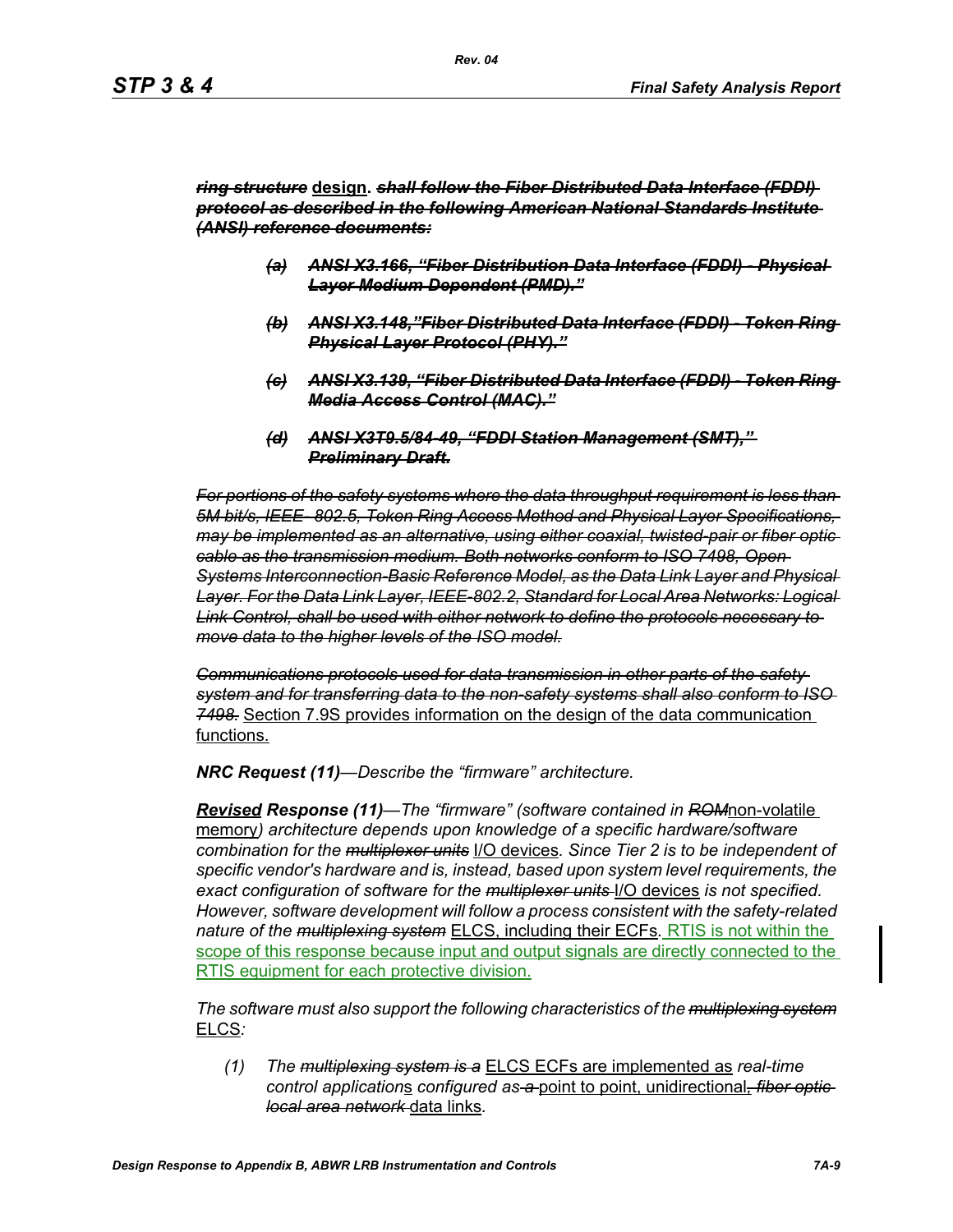- *(2) Because time response for some functions is critical to safety, system timing must be deterministic and not event-driven. A typical industry standard communications protocol that is likely to be used is FDDI (Fiber Distributed Data Interface), a token- passing, counterrotating ring structure with data rates to 100M bit/s. Hardware communications interfaces to this protocol are available, thus reducing the need for special software development.*
- *(3) The safety-critical system functions are analog and digital data acquisition, signal formatting, signal transmission, demultiplexing, and control signal outputs to actuators. Peripheral functions are self-test*diagnostic *features, periodic testing and system calibration (e.g., adjustment of A/D converters).*
- *(4) During system initialization or shutdown and after loss of power, control outputs to actuators must fail to a safe state (fail safe or fail-as-is, as appropriate for the affected safety system). System restart shall not cause inadvertent trip or initiation of safety- related equipment (i.e., system output shall depend only on sensed plant inputs).*
- *(5) The system must be fault-tolerant to support the single-failure criterion. Multidivision duplication of the system will provide this feature; however, within each division, the system will also be redundant for high availability. Thus, the software must perform failure detection and automatic switchover or reconfiguration in case of failure of one multiplexer channel .*

*High quality software is the most critical aspect of microprocessor-based designs for safety systems. The software must be of easily proven reliability so as not to degrade the reliability and availability of the overall system. When installed as "firmware", the software should become, in effect, another high quality hardware component of the control equipment, especially, since the program in ROM is protected from being changed by external sources.*

*Software development will, in general, follow Regulatory Guide 1.152, which endorses ANSI/IEEE ANS-7-4.3.2. These documents emphasize an orderly, structured, development approach and the use of independent verification and validation to provide traceable confirmation of the design. Validation must verify a predictable and safe response to abnormal as well as normal test cases. A software-based design must also support the testability, calibration and bypass requirements of IEEE-279*603*.*

*To meet the above requirements, the software will be developed as a structured set of simple modules. Each module will perform a prescribed task that can be independently verified and tested. Modules shall have one entry and one exit point. The software requirements specification and design specification will define structures of external files used and interfaces with other programs. In place of a formal operating system, an "executive" control program or real-time kernel will monitor, schedule, and coordinate the linking and execution of the modules. The integration of the modules*  into the control program will be another activity to be independently verified and *validated.*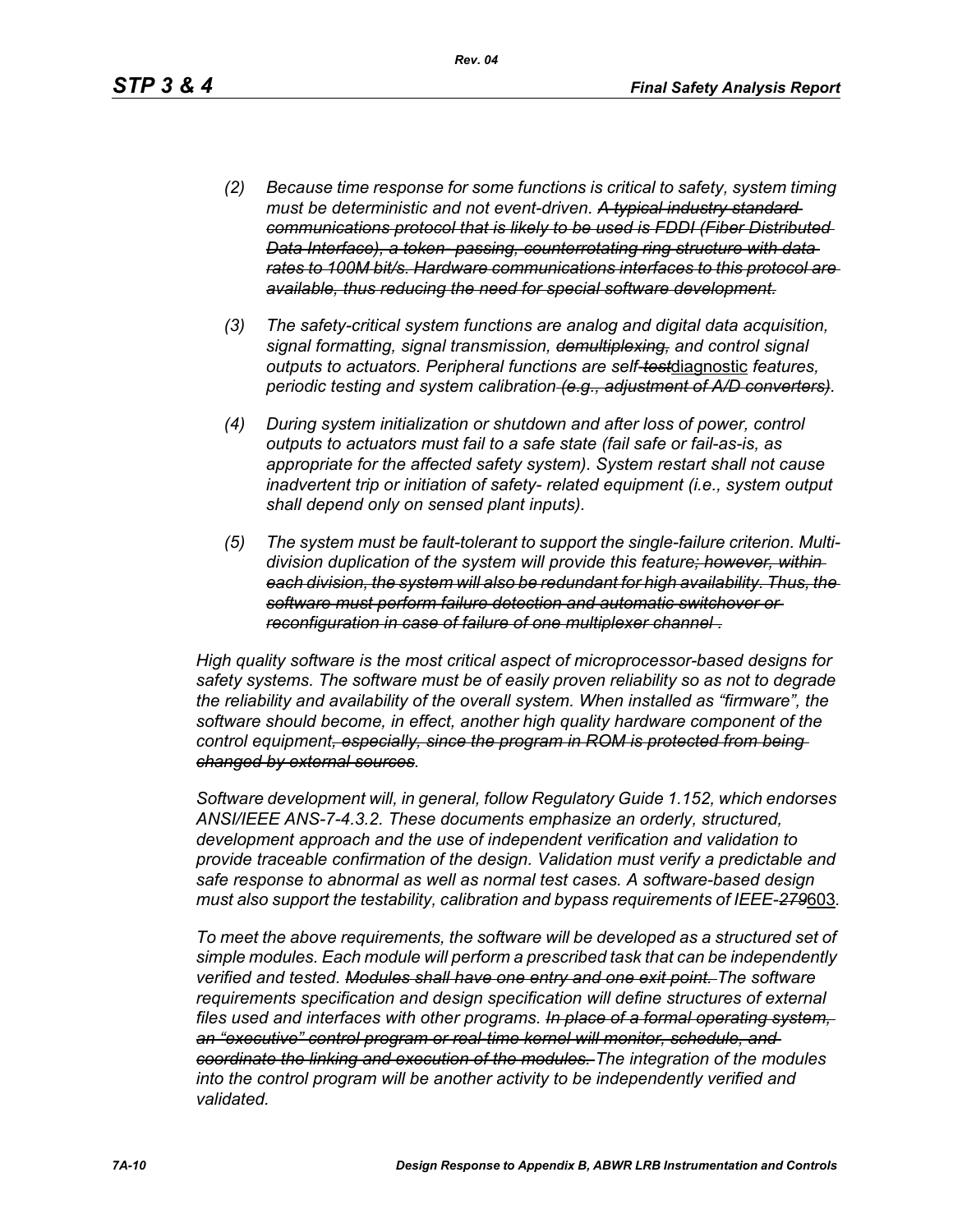*The overall program structure will be a hierarchy of tasks. Separate modules will be created for safety- critical tasks, calibration functions, and self-test functions, with selftest running in the background at the lowest priority. Highest priority functions will always run to completion. The use of interrupts will be minimized to prevent interference with scheduled tasks.* 

*On detection of* communication *faults, retry or rollback to the last known correct state will be permitted within system time constraints. If the fault is permanent and potentially unsafe, the system* module *shall recover (or fail) to a safe* predefined *state and the operator shall be alerted. The redundant multiplexing channels shall be repairable online if one channel fails.All processor memory not used for or by the operational program shall be initialized to a pattern that will cause the system to revert to a safe state if executed.* System level diagnostics verify memory is not changed after initial loading.

*The software shall permit online calibration and testing with the outputs to the safety systems bypassed* consistent with the requirements of the Technical Specifications*.* 

*The software design shall prevent unauthorized access or modification.* 

*Software development to achieve program operation as described above and to document and verify this operation shall conform to the following standards:*

- *(1) [IEEE-828, "IEEE Standard for Software Configuration Management Plans"*
- *(2) IEEE-829, "IEEE Standard for Software Test Documentation"*
- *(3) IEEE-830, "IEEE Standard for Software Requirements Specifications"*
- *(4) IEEE-1012, "IEEE Standard for Software Verification and Validation Plans"*
- *(5) IEEE-1042, IEEE Guide to Software Configuration Management]* **\***

*NRC Request (12)—Provide an explicit discussion of how the systems conform to the provisions of IEEE-279, Section 4.17.* 

*Response (12)—*Also reference IEEE-603 Sections 5.1, 6.2, and 7.2. *The multiplexing system* ECFs *for safety systems only acquire* support the acquisition of *data from plant sensors (pressure, level, flow, etc.) and equipment status contact closures (open, close, start, stop, etc.) that provide automatic trip or initiation functions for RPS and ESF equipment.* 

*Manual initiation inputs for protective action*s such as reactor scram, *are implemented by direct, hardwired or optical connections to the safety system logic*. Manual initiation inputs for other protective actions *(e.g., ECCS, containment isolation*, except for MSIV

*<sup>\*</sup> See Sections 7A.1(2) and 7A.1(1).*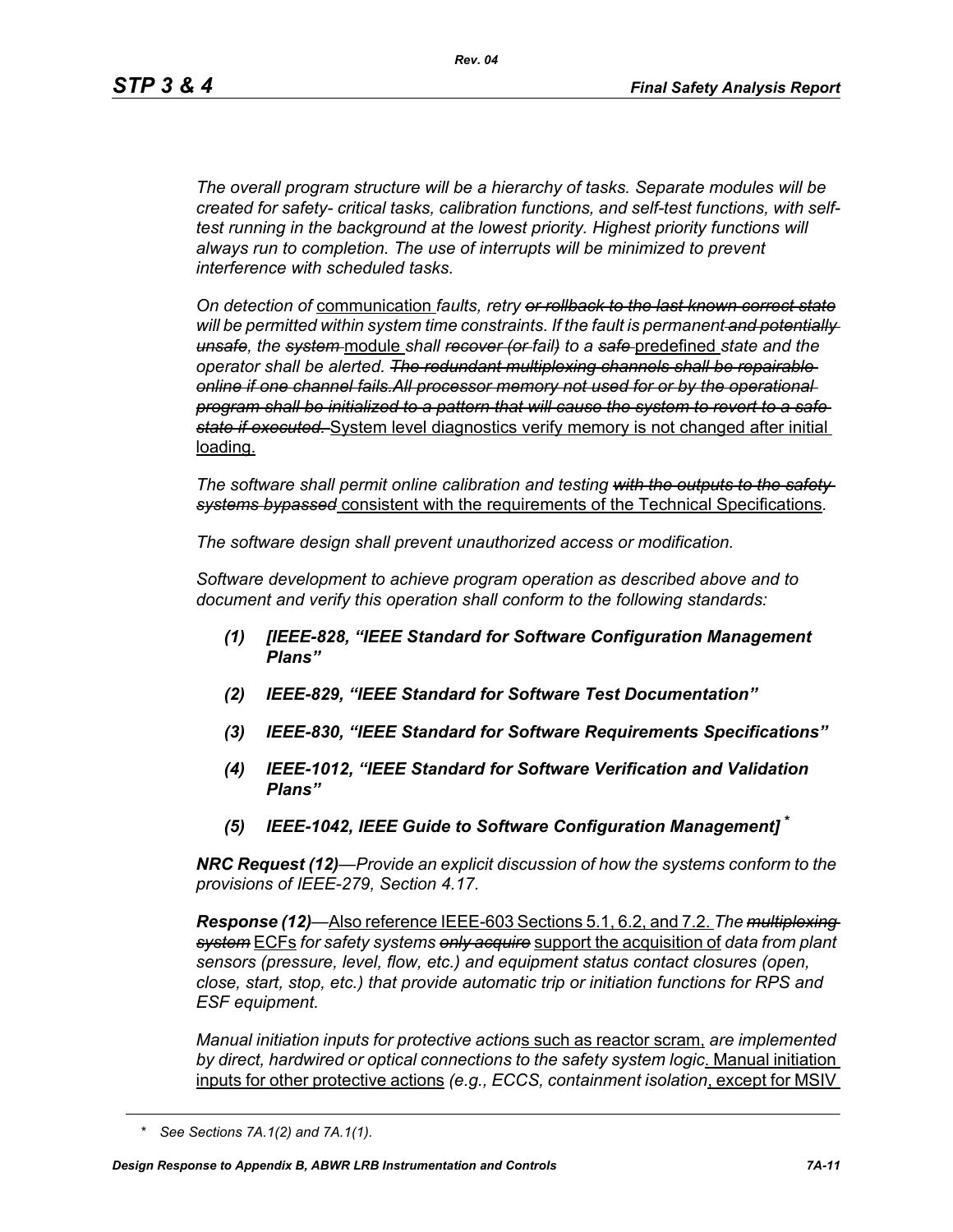isolation) depend on the ECFs for communication to the safety system logic*. Initiation outputs for ECCS and isolation functions (except MSIV) are multiplexed* communicated *to the actuators* using the ECFs*. Manual scram (reactor trip) is provided by breaking the power source to the scram pilot valve solenoids external to the multiplexing system* equipment implementing the ECFs *and safety system logic. Manual reactor trip and manual MSIV closure in each division are available even with multiplexing system failure* of the ECFs*, since these outputs are not multiplexed* communicated *to the actuators* via the ECFs*.* 

*However, because the multiplexing system design is fault tolerant (replicated in four divisions and redundant within each division) [see the responses to Requests (4), (10), and (11)], a single failure will not degrade data communications in any division.* 

*Therefore, the requirements of IEEE-279, Section 4.17* (IEEE-603 Section 5.1)*, are satisfied, since a single failure will not prevent initiation of protective action by manual or automatic means.* 

*The last sentence of Section 4.17 states that "manual initiation should depend upon*  the operation of a minimum of equipment". The first paragraph has shown that manual initiation of *reactor trip and MSIV initiation* isolation *do not depend at all on the multiplexing system* ECFs. mManual initiation of *ECCS initiation and isolation initiation other than MSIV do not depend on multiplexing* ECFs *for sending inputs to the logic*, but can tolerate the single failure of one division of ECFs*. and* They *depend on the operation of only one channel of multiplexing* ECFs *in each division to send outputs to actuators.* 

*NRC Request (13)—Provide an explicit discussion of how the systems conform to IEEE 279, Paragraph 4.7.2, as supplemented by Regulatory Guide 1.75 and IEEE 384.*

*Response (13)—The safety-related multiplexing system* ECFs*, which is* are *part of the protection system, has* have *no direct interaction with the control systems. Sensor and equipment status data are multiplexed* communicated *only to protection system logic. However, two signals are sent from the protection system logic to the Recirculation Flow Control System: Reactor Water Level 2 Trip and Recirculation Pump Trip* nonsafety systems*. The signals are transmitted via fiber optic data links, which are not part of the multiplexing system. An isolating buffer (gateway) transfers these signals to the non-safety-related network of the control systems.* or through qualified isolation devices.

*Fiber optic transmission lines are not subject to credible electrical faults such as shortcircuit loading, hot shorts, grounds or application of high AC or DC voltages. Adjacent cables are not subject to induced fault currents or to being shorted together. The effects of cable damage are restricted to signal loss or data corruption at the receiving equipment. Cables and control equipment of different systems or assigned to different divisions are kept separated only to prevent simultaneous physical damage.* 

*Thus, the multiplexing system* SSLC systems ECFs design *conforms to IEEE-279, paragraph 4.7.2* (IEEE-603 paragraph 5.6.3.1(2))*, in that no credible failure at the*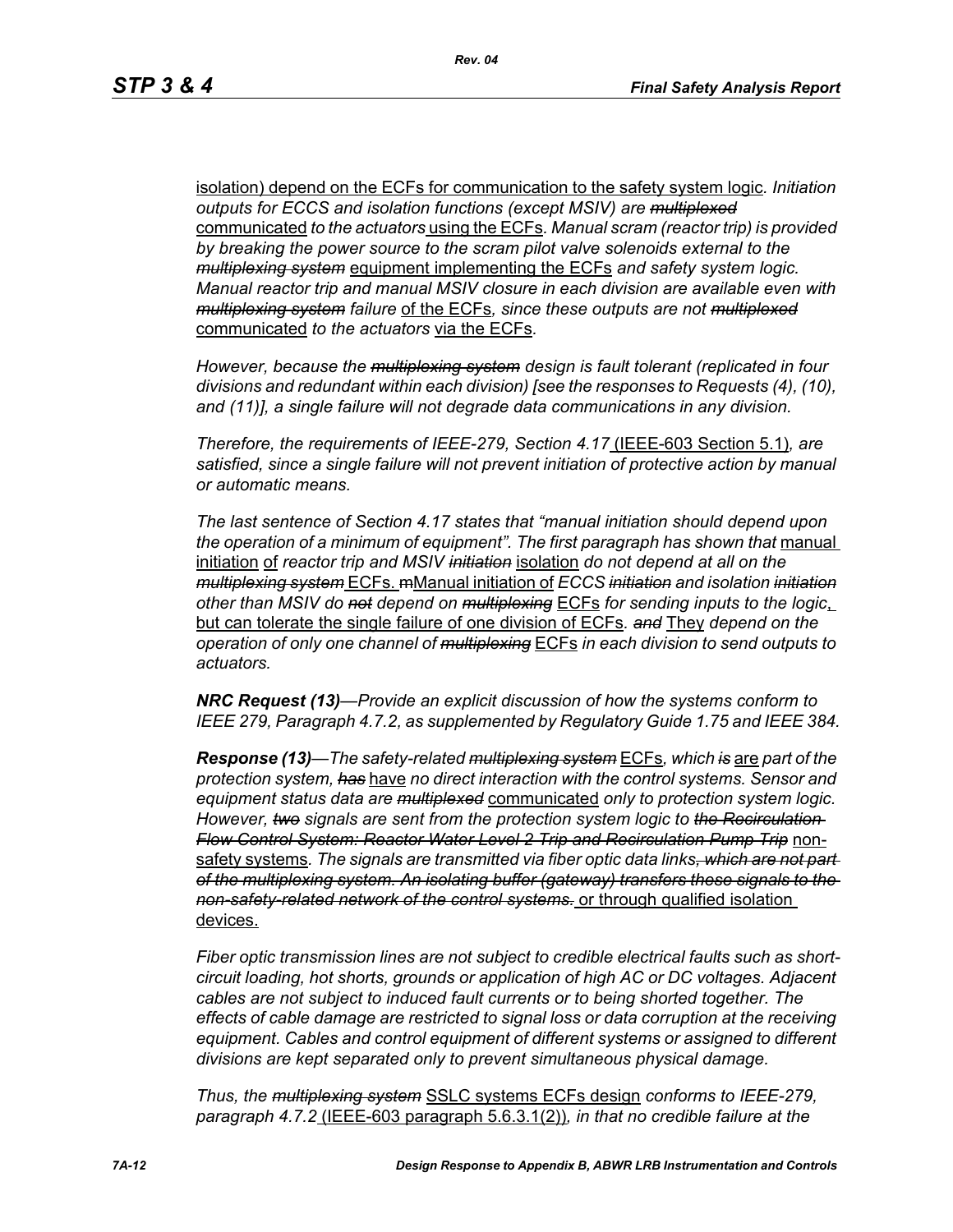*output of an isolation device can "prevent the protection system channel from meeting minimum performance requirements specified in the design bases."*

*To meet the requirements of IEEE-384 and Regulatory Guide 1.75, the protective covering of the fiber optic cables are flame retardant. The cables are passed through physical, safety class barriers, where necessary, for separation of Class 1E circuits and equipment from other Class 1E equipment or from non-Class 1E equipment. The fiber optic multiplexing network is* data communication paths are *independent in each protection division and does not transmit or receive data between divisions.* Limited data communication does occur between divisions, for example, to provide signals needed for 2-out-of-4 voting logic. However, dedicated fiber optic cables are used for this purpose, thereby providing electrical isolation and preserving divisional independence. *However, the multiplexing equipment* implementing the ECFs *is*  otherwise *kept physically separate to minimize the effects of design basis events.* 

*NRC Request (14)—Provide confirmation that system level failures of any multiplexer system detected by automated diagnostic techniques are indicated to the operators consistent with Regulatory Guide 1.47. (i.e., bypass and inoperable status indication).*

**Revised** *Response (14)—*Multiplexers are not used, and there is no multiplexer system. Safety-related data communication is performed as an integral function of the SSLC systems. *Each safety-related multiplexing system* SSLC system *contains online self-diagnostics implemented in software and hardware that will continuously monitor system performance*, including its associated ECFs*. Within each control station*As an example, for each ELCS controller*, the following typical parameters are monitored: (1) status of the CPU, (2) parity checks*Cyclic Redundancy Checks (CRC)*, (3) data plausibility checks*communication keep-alive signal*, (4) watchdog timer status, (5) voltage levels in control unit circuitry*power supply status*, (6) memory (RAM and ROM) checks, and (7) data range and bounds checks. Hardware is provided prior to transmission and following reception to detect transmission errors at the Remote Multiplexing Units and the Control Room Multiplexing Units. Self-test*diagnostics *will indicate faults to the module board replacement level.* 

*Each multiplexing system has* The RDLC ECFs are implemented with *dual*  communication *channels for fault tolerance and is provided with automatic reconfiguration and restart capability. A detected fault is automatically annunciated to the operator at both the system and individual control station level. If one transmission loop is completely out of service, that will also be annunciated. Total shutdown of a*n *multiplexing system* RDLC ECF *is indicated by a separate alarm; however, individual control stations are repairable online without taking the entire system down.* 

*The above actions indicate conformance to Regulation Guide 1.47, Section C.1 (Automatic system level indication of bypass or deliberately induced inoperability).* 

*After repair, the system automatically re-initializes to normal status when power is restored to any unit and automatically resets any alarms. Power loss to any control station is separately monitored and annunciated to aid in troubleshooting and to alert the operator when power is deliberately removed from a unit when being serviced.*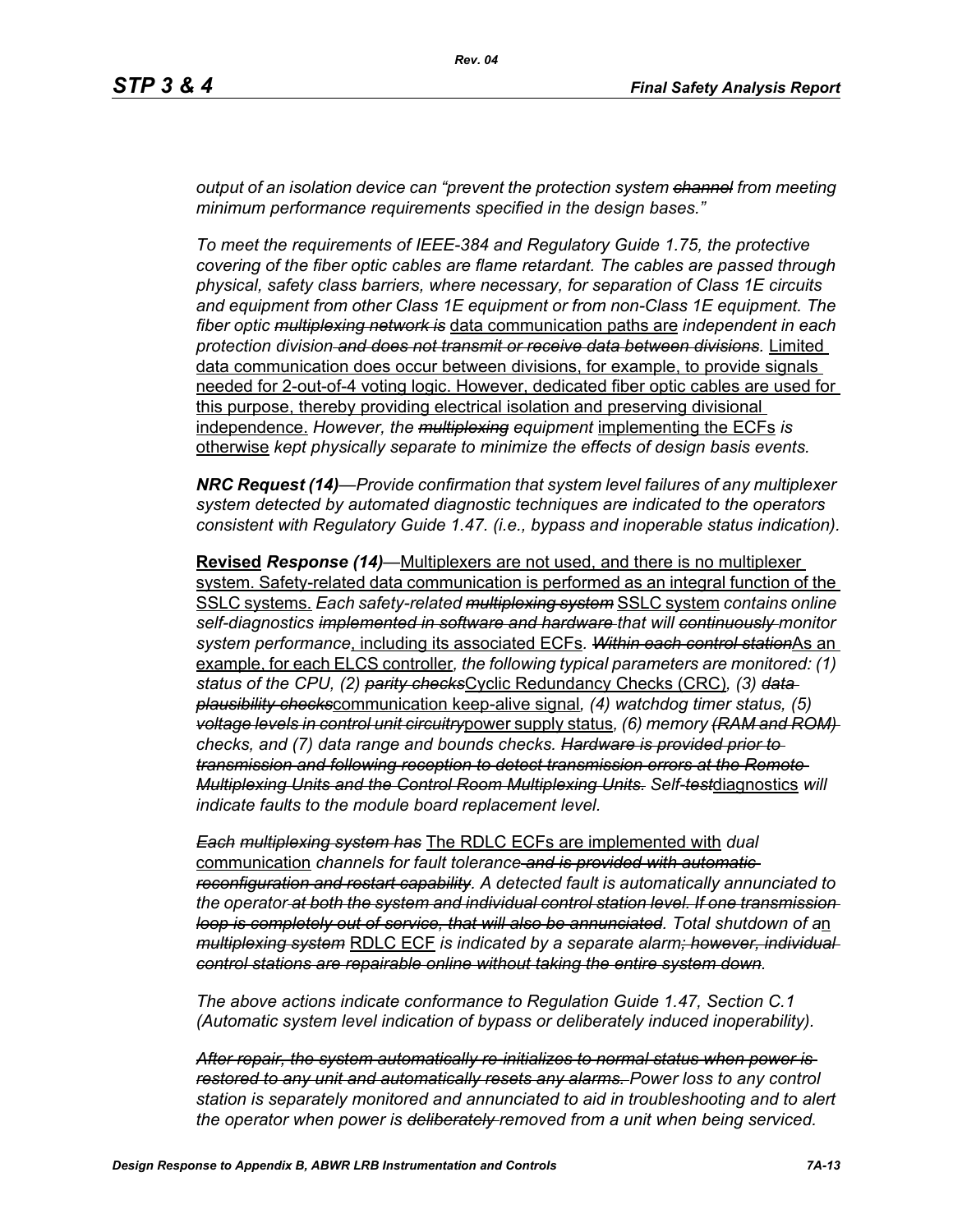*Power loss will cause the fault or out-of-service alarms described previously to activate. This indicates conformance to Regulation Guide 1.47, Section C.2 [Automatic activation of indicating system of C.1 when auxiliary or supporting system (in this case, power source) is bypassed or deliberately rendered inoperable].* 

*Bypassed or inoperable status of any one multiplexing system* division of ECFs *can not render inoperable any redundant portion of the protection system. Each multiplexing system* division of ECFs *is independent in each division* of ECFs in the other divisions*. Inoperable status in one division will cause the appropriate safe-state trips in that division, but the other divisions will continue to operate normally. Faults in another division simultaneously will indicate according to the previous discussion. The resulting safe-state trips will result in the required protective action. Thus, the requirements of Regulation Guide 1.47, Section C.3, are satisfied.* 

*During periodic surveillance, the system-level out-of-service indicators can be tested manually. This satisfies the requirement of Regulation Guide 1.47, Section C.4.* 

*NRC Request (15)—Provide an explicit discussion of the susceptibility of the multiplexer systems to electromagnetic interference.*

**Revised** *Response (15)—*Multiplexers are not used, and there is no multiplexer system. Safety-related data communication is performed as an integral function of the SSLC systems. *Each*The *control station of the multiplexer system either in the control room or in local areas is electrically powered and contains solid-state logic and, therefore, is potentially susceptible to the effects of EMI. However, the effects on the overall network are reduced because of the dual, fiber optic, data transmission network that is used between stations*ELCS equipment is contained in EMI resistant enclosures. Proper grounding and shielding practices are used. The lack of susceptibility of ELCS equipment is verified during qualification testing. Fiber optics are used to communicate with equipment external to the cabinet*. Fiber optics are not subject to induced electrical currents, eliminate ground loops, and also do not radiate electrical noise. Thus, the isolated and distributed nature of the system, which is also replicated in four divisions, tends to reduce EMI effects.* 

*Response (4) indicates several common techniques (shielding, grounding, etc.) used to minimize EMI in the electrical control circuitry. Proper physical placement, especially for the Remote Multiplexing Units* I/O devices*, is essential to eliminate interference from high current or high voltage switching devices.* 

*Data checking software* Self-diagnostics *at the RMUs* controllers *and in the control room at the Control Room Multiplexing Units monitors data transmission to ensure that*  faults do not propagate into the safety protection logic. Bad data transmission will *cause a system alarm and, possibly, a system shutdown if the fault does not clear within defined time constraints.*

*Response (4) also discusses various tests that the system will undergo to demonstrate immunity to EMI.*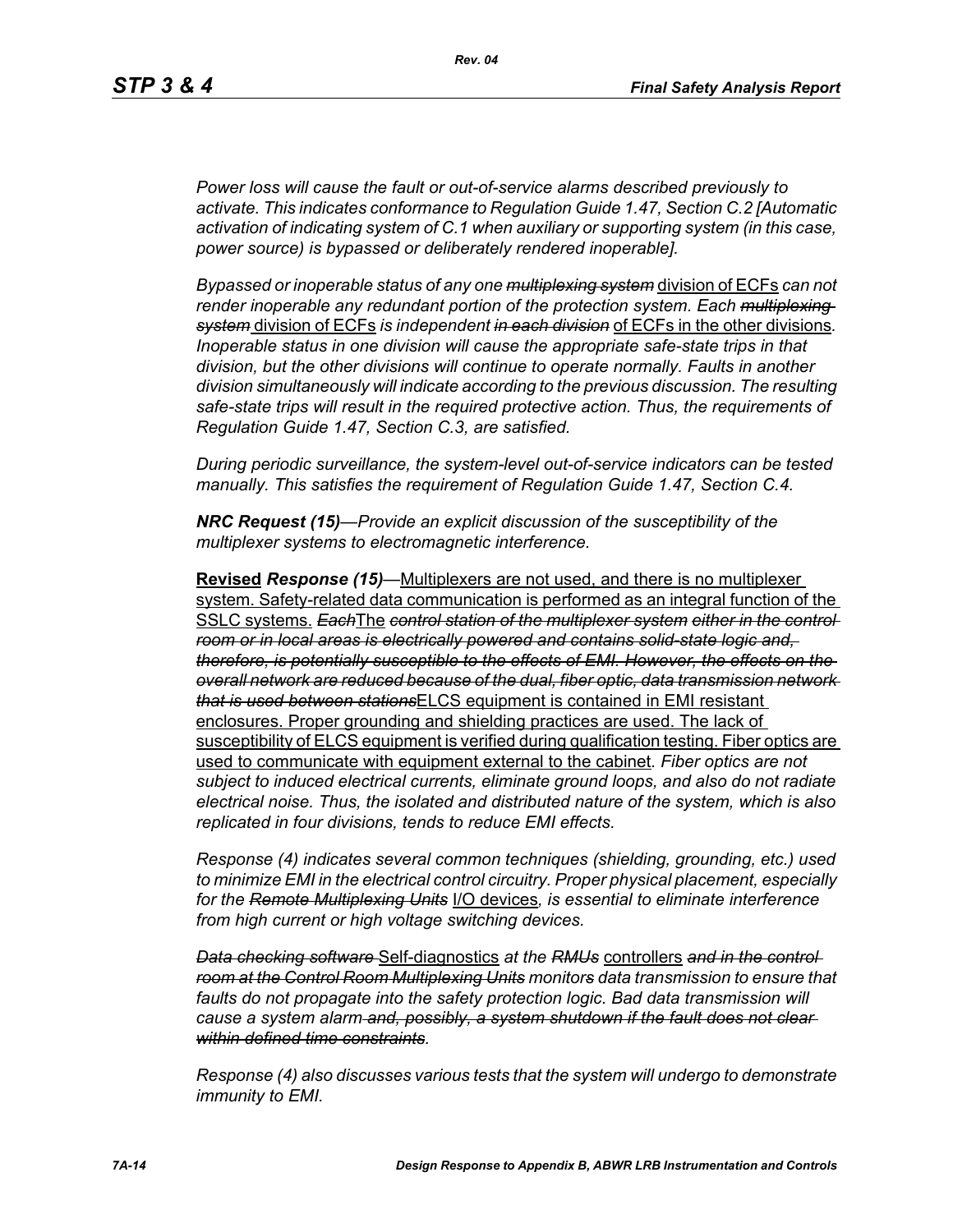# **7A.3 Electrical Isolators**

STD DEP T1 3.4-1 (Table 7A-1, Figure 7

## STP DEP 1.8-1

*NRC Request (1)—For each type of device used to accomplish electrical isolation, provide a description of the testing to be performed to demonstrate that the device is acceptable for its application(s). Describe the test configuration and how the maximum credible faults applied to the devices will be included in the test instructions.*

**Revised** *Response (1)—This response is limited to fiber optic data links, which are the only type of isolation device used for electrical isolation of logic level and analog signals between protection divisions and from protection divisions to non-safetyrelated equipment.* 

*Testing is of two types:*

- *(1) Optical characteristics*
- *(2) Signal transmission capability*

*Optical characteristics are checked by an optical power meter and a hand-held light source to determine the optical loss from one end of the fiber optic cable to the other. In an operational system, an optical time domain reflectometer measures and displays optical loss along any continuous optical fiber path. Any abrupt disruption in the optical path such as a splice or connector is seen as a blip on the display. This technique is especially useful for troubleshooting long runs of cable such as in the multiplexing system* those used to implement the DCFs*. Cable terminations are visually inspected under magnification to determine if cracks and flaws have appeared in the optical fiber surfaces within the connector.* 

*Transmission characteristics are tested by bit generation. This test method determines bit error rate by generating a random stream of bits at the transmitter and verifying them at the receiver to determine the reliability of the fiber optics. Data rate is set at the maximum throughput required by the system. Proper transfer of analog signals is determined by analog-to-digital conversion of test signals at the transmitting end, and monitoring of the digital-to-analog conversion at the receiving end for linearity over the full scale range. Frequency of the test signals is set at the maximum required by the system.* monitored in the system by the self diagnostics.

*Maximum credible electrical faults applied at the outputs of isolation devices do not apply to fiber optic systems. The maximum credible fault is cable breakage causing loss of signal transmission. Faults cannot cause propagation of electrical voltages and currents into other electrical circuitry at the transmitting or receiving ends. Conversely, electrical faults originating at the input to the fiber optic transmitter can only damage the local circuitry and cause loss or corruption of data transmission; damaging voltages and currents will not propagate to the receiving end.*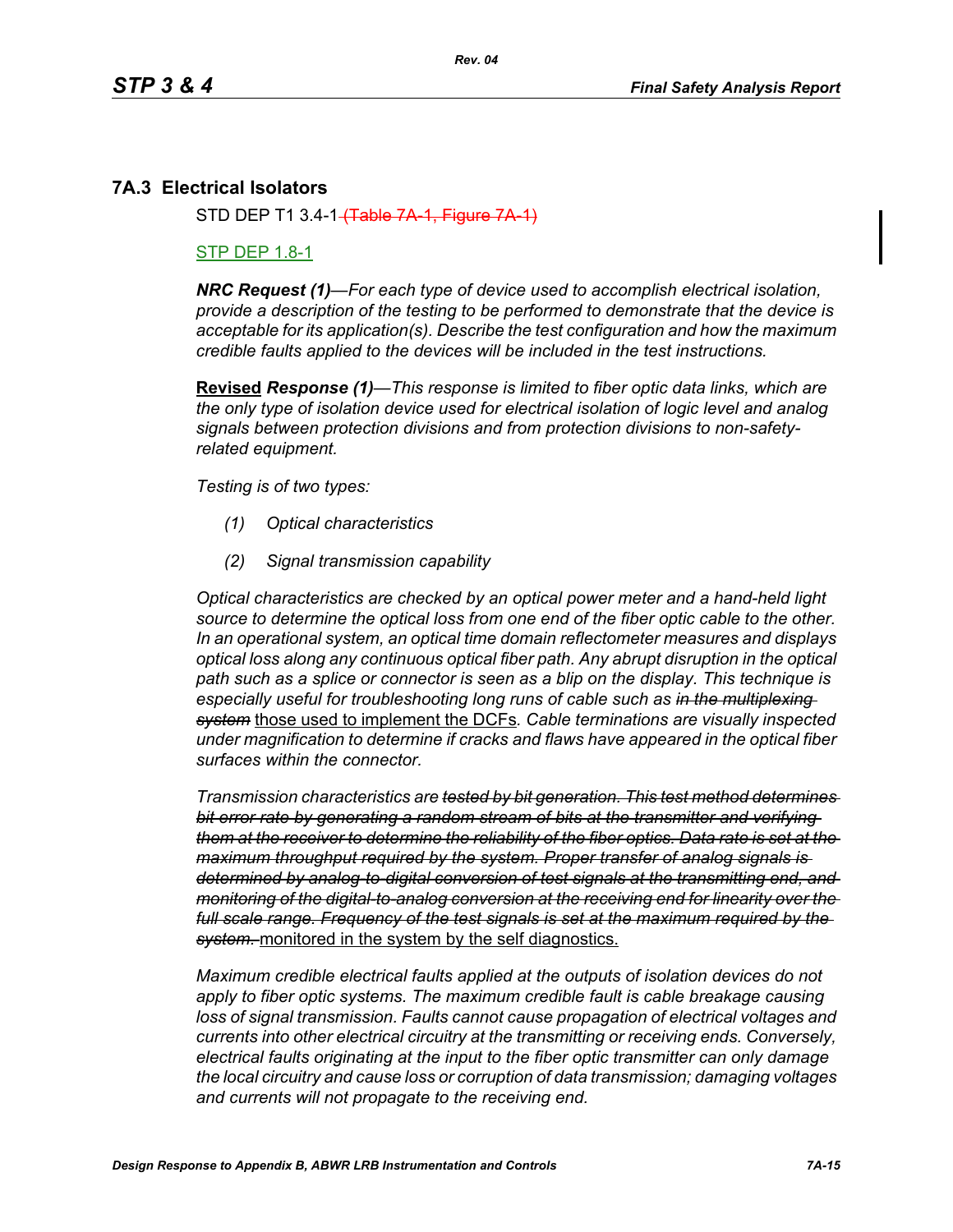*NRC Request (5)—Provide a commitment that the isolation devices will comply with all environmental qualification and seismic qualification requirements.*

**Revised** *Response (5)—Fiber optic isolation devices are expected to have less difficulty than previous isolation devices in complying with all qualification requirements due to their small size, low mass, and simple electronic interfaces. The basic materials and components, except for the fiber optic cable itself, are the same as those used in existing, qualified isolation devices.* 

*A major advantage of fiber optics is that signals can be transmitted long distances and around curves through the isolating medium; thus, the physical, safety-class barrier required for separation of Class 1E devices may be provided by just the cable length if the protective covering and any fill materials of the cable are made properly flameretardant. For short distances, the fiber optic cable can be fed through a standard safety class structure.* 

*Details of the type of cable, transmitter, and receiver combinations that will provide optimum compliance with qualification requirements must await the guidance to be developed by the NRC staff/EG&G studies (see Section 4).* 

*NRC Request (6)–Describe the measures taken to protect the safety systems from electrical interference (i.e., electrostatic coupling, EMI, common mode, and crosstalk) that may be generated.*

**Revised** *Response (6)–Previous responses have described the specific measures that are employed to minimize electrical interference. Fiber optic isolating devices do not require metallic shielding and are immune from electrostatic coupling, EMI, common-mode effects, and crosstalk along their cable length; they also do not radiate electrical interference. The electrical circuitry used to transmit and receive the optical signals is susceptible to electrical interference in the same manner as other circuitry, but the isolating effects of the fiber optic cable will reduce propagation of interference. The local effects of EMI and other electrical noise are handled by standard filtering, shielding, and grounding techniques.*

*See Reponse (4) of Section 7A.2 for tests that will be performed to verify the effectiveness of EMI preventive measures for safety systems. Additional tests to determine the susceptibility of safety system control equipment to electrostatic discharges shall be established using the test procedures included in IEC Publication 801-2, Electromagnetic Compatibility for Industrial-Process Measurement and Control Equipment, Part 2: Electrostatic Discharge Requirements* 61000-4-2, Electromagnetic Compatibility (EMC) - Part 4-2: Testing and Measurement Techniques - Electrostatic Discharge Immunity Test*. The test procedures of Paragraph 8 of this document shall be performed up to and including Severity Level 4, as defined in the document* Part 4-2 will be used to qualify electrical and electronic equipment subjected to static electricity discharges*.*

*NRC Request (7)—Provide information to verify that the Class 1E isolation devices are powered from a Class 1E power source(s).*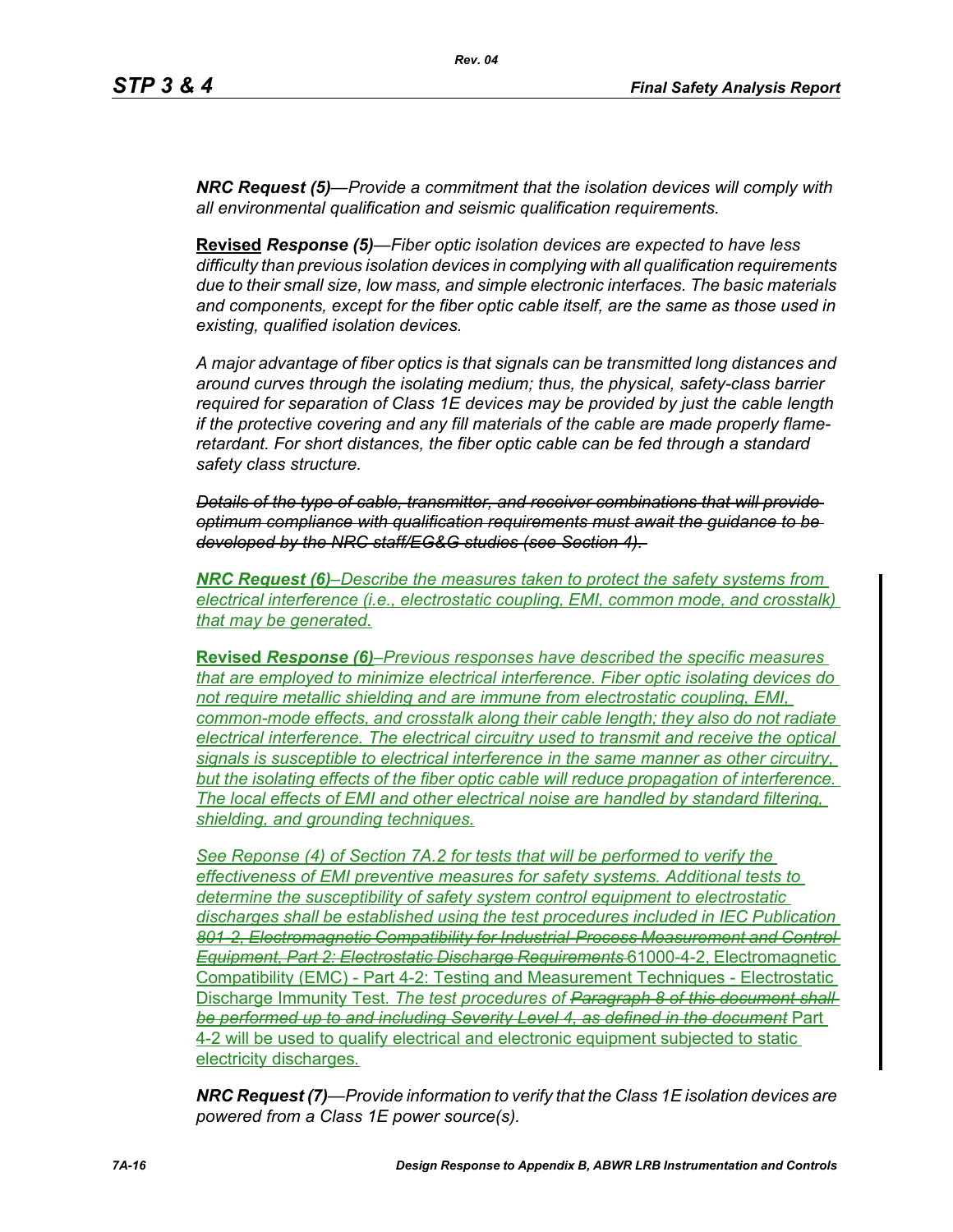**Revised** *Response (7)—When using fiber optic devices as Class 1E isolation devices, only the input side of the transmitting device and output side of the receiving device use electrical power. The low voltage power supplies for these devices use the same power source as the logic that drives the isolating device. For ABWR safety systems, this power is:*

- *(1) Divisional 120V Vital AC (UPS)-For Reactor Protection System (RPS) logic and Main Steam Isolation Valve (MSIV) logic.*
- *(2) 125V Plant DC Power Supply-For ECCS logic and Leak Detection and Isolation System (LDS) logic.*

Fiber optic cable is used for Class 1E isolation and does not use any electrical power to accomplish that function.*]* \*

## **7A.7 Revised Responses to Subsections 7A.5 & 7A.6; Computer Hardware and Software**

STD DEP T1 3.4-1 (Table 7A 1, Figure 7A 1)

**STD DEP 7.1-1STD DEP 16.3-100** 

#### *Items 7A.5(3) and 7A.6(2)*

*The ABWR design of the Reactor Protection System utilizes microprocessor*  configurable logic *technology for logic decisions based on analog input from various sensors. This philosophy is much the same as that of GESSAR II and the Clinton BWR, except in those designs, solid-state CMOS accepted digital signals from analog trip modules (ATM). In the ABWR design, the microprocessors perform the functions of both the CMOS and the ATM.*

*The important distinction is that the ABWR uses a modern form of a digital computer device (i.e., microprocessors) for the same reasons relays and solid-state devices were used in earlier designs (i.e., making simple logic decisions); not for making complex calculations for which protective action is dependent.*

#### *Items 7A.5(4) and 7A.6(4)*

*The guidelines of NUREG-O493 have been used to perform analysis of several possible different configurations of the Safety System Logic and Control (SSLC) network. Analyses have been performed at the system design level to assure adequate defense-in-depth and/or diversity principles were incorporated at acceptable cost. It is recognized that such requirements are in addition to positions on safetyrelated protection systems (such as the single failure criterion) taken previously in other Regulatory Guides.*

*<sup>\*</sup> See Section 7.A.1(1).*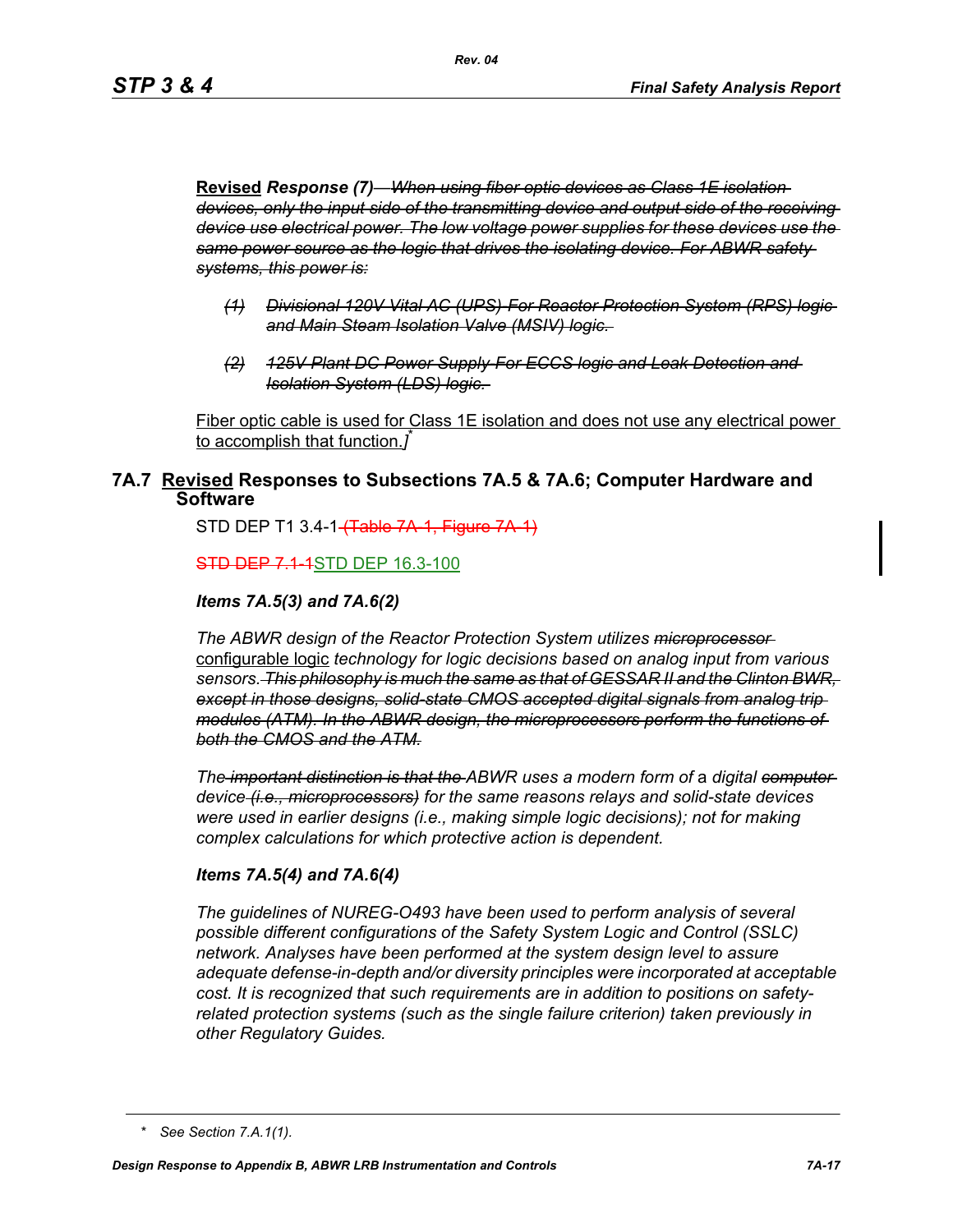$\blacksquare$ 

*In order to reduce plant construction costs and simplify maintenance operation, the ABWR protection systems are designed with a* partially *"shared sensors" concept. The SSLC* RTIFRTIS System *is the central processing mechanism and* that *produces logic decisions for both RPS and* MSIV isolation functions. The ELCS is the central processing mechanism that produces logic decisions for all *ESF safety system functions. Redundancy and "single failure" requirements are enhanced by a full fourdivision modular design using two-out-of-four voting logic on inputs derived from LOCA signals which consist of diverse parameters (i.e., reactor low level and high drywell pressure). Many additional signals are provided, in groups of four or more, to initiate RPS scram (Table 7.2-2).*

*With its inherent advantages, it is also recognized that such design integration (i.e., shared sensors) theoretically escalates the effects of potential common-mode failures (CMF). Therefore,* the architecture of the *SSLC System*s *architecture is designed to provide maximum separation of system functions by using separate digital trip modules* functions *(DTMs* DTFs*) and trip logic units*functions *(TLUs*TLFs*) for RPS/MSIV logic processing and for LDS/ECCS logic processing within each of the four essential power divisions. Thus, setpoint comparisons within individual DTMs* DTFs *are associated with logically separate initiation tasks.* 

*Sensor signals are sent to each DTM* DTF *on separate or redundant data links such that distribution of DTM* DTF *functions results in minimum interdependence between echelons of defense. For reactor level sensing, the RPS scram function utilizes narrowrange transmitters while the ECCS functions utilize the wide-range transmitters. The diverse high drywell signals are shared within the two-out- of-four voting logic. In addition, all automatic protective functions are backed up by manual controls. These concepts are illustrated in Figure 7A-1.*

#### *Items 6(1) and 6(3)*

*IEEE-603 has been reviewed, as has Regulatory Guide 1.153 which endorses IEEE-603.*

*The microprocessor hardware and software which make up the Safety System Logic and Control (SSLC)* systems *is designed to make logic decisions which automatically initiate safety actions based on input from instrument monitored parameters for several nuclear safety systems. As shown in Figure 7.1-2 of Section 7.1 and Figure 7A-1, the*  **SSLC is not a nuclear safety system of itself, but is a means by which the nuclear** *safety systems accomplish their functions. In that sense, the SSLC is a component that* systems *integrates the nuclear safety systems.*

*Most positions stated in IEEE-603 (as endorsed by RG 1.153) pertain to the nuclear safety systems, and are similar to those of IEEE-279, which are addressed for each system in the analysis sections of Chapter 7. Safety system design bases are described for all I&C systems in Section 7.1, beginning at Subsection 7.1.2.2. Setpoints and margin may be found in Chapter 16* The methods for calculating setpoints and margins are described in the Bases for Chapter 16*.*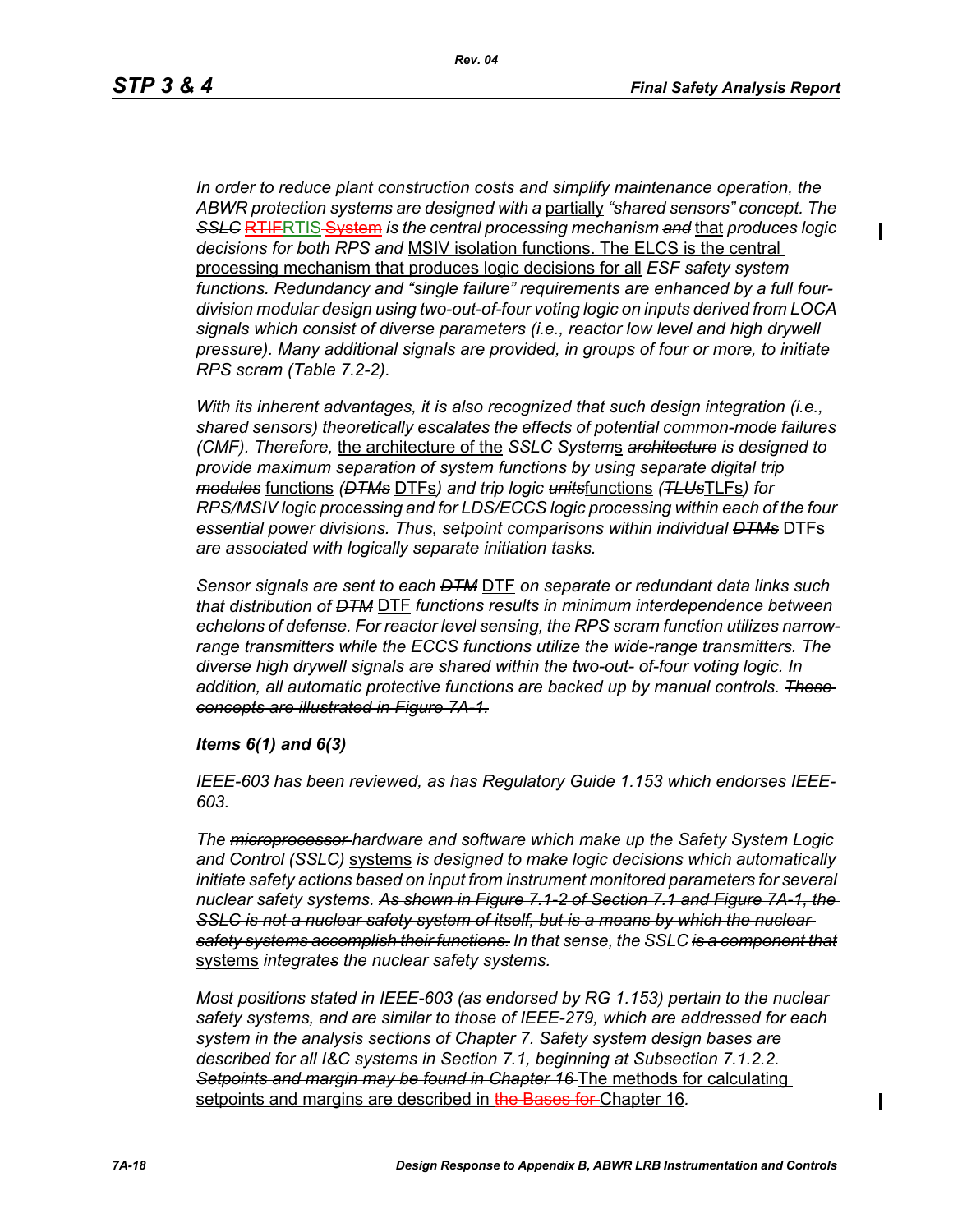*The safety system criteria in Section 5* and the functional and design requirements in Section 6 *of IEEE-603 are not compromised by the introduction of the SSLC. All positions regarding single-failure, completion of protective actions, etc., are designed into the protection systems. All SSLC components associated with the protection systems are Class 1E and are qualified to the same standards as the protection systems.*

*Independence of the four SSLC electrical divisions is retained by using fiber-optic cable for cross- divisional communication such as the two-out-of-four voting logic. Capability for test and calibration is greatly enhanced by the SSLC's self-test subsystem (STS) as described in Subsection 7.1.2.1.6.*

*In summary, the hardware and software functions of the microprocessors used in the SSLC comply with applicable portions of IEEE-603 and Regulatory Guide 1.153 (i.e., quality, qualification, testability, independence). The remaining portions, which apply to the nuclear safety systems, are not compromised by the SSLC design, but are in fact enhanced by self-test.]\**

<sup>\*</sup> See Section 7A.1(1).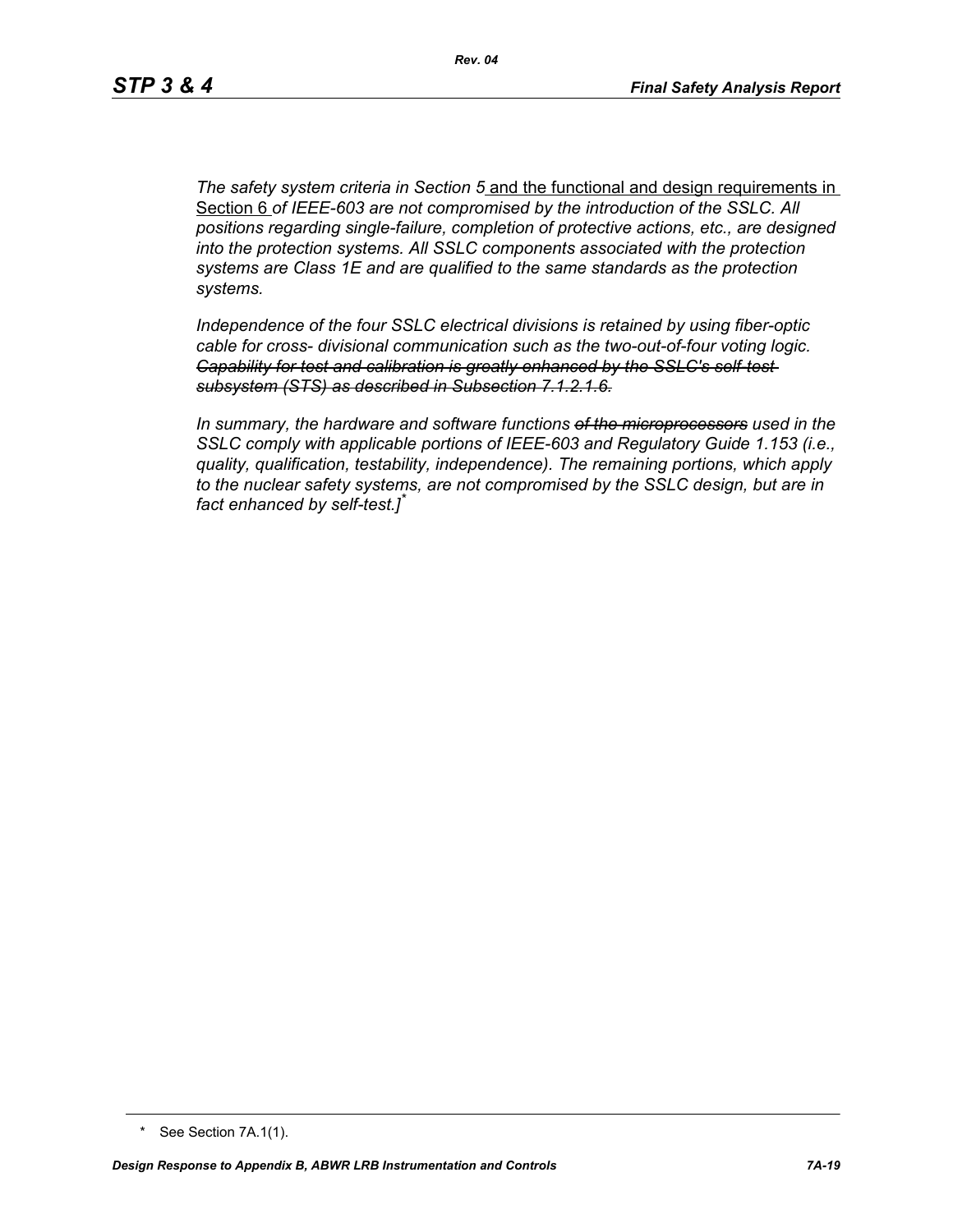# **Table 7A-1 List of Equipment Interface with** *Essential MUX* **ECFs Signals (Typical)**

| <b>Device</b>                    | Div | <b>Description</b>                                          |
|----------------------------------|-----|-------------------------------------------------------------|
| D107<br><del>, , , , , , ,</del> | з   | ECS DOOM (A) LIVLI<br><del>חץ <i>חן ואן ווטט</i>אז טס</del> |
| D102<br>סועי                     | 2   | า <i>เง เอ</i> า <i>มาเม</i><br><del>onoom panva</del>      |